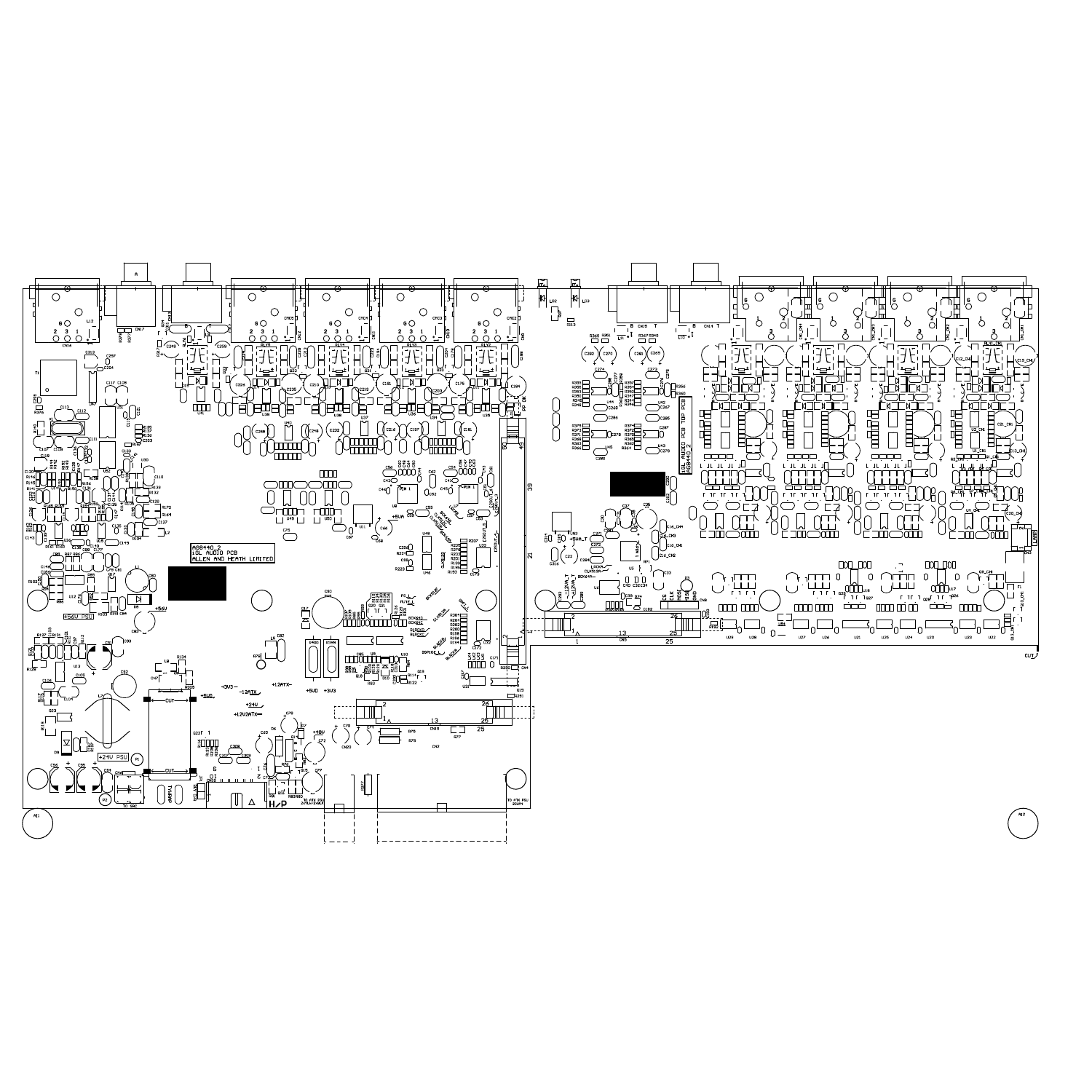| Designator                       | Description                                         |
|----------------------------------|-----------------------------------------------------|
| $C1$ <sub></sub> $CH1$           | CAPACITOR CERAMIC SMD0805 330N (AF5070)             |
| C1 CH <sub>2</sub>               | CAPACITOR CERAMIC SMD0805 330N (AF5070)             |
| C1 CH3                           | CAPACITOR CERAMIC SMD0805 330N (AF5070)             |
| $C1_C$ CH4                       | CAPACITOR CERAMIC SMD0805 330N (AF5070)             |
| C <sub>2_CH1</sub>               | CAPACITOR CERAMIC SMD0805 330N (AF5070)             |
| C <sub>2</sub> CH <sub>2</sub>   | CAPACITOR CERAMIC SMD0805 330N (AF5070)             |
| C <sub>2</sub> CH <sub>3</sub>   | CAPACITOR CERAMIC SMD0805 330N (AF5070)             |
| C <sub>2</sub> CH <sub>4</sub>   | CAPACITOR CERAMIC SMD0805 330N (AF5070)             |
| C3 CH1                           | CAPACITOR CERAMIC SMD0805 330N (AF5070)             |
| C3 CH <sub>2</sub>               | CAPACITOR CERAMIC SMD0805 330N (AF5070)             |
| C <sub>3</sub> _CH <sub>3</sub>  | CAPACITOR CERAMIC SMD0805 330N (AF5070)             |
| C3 CH4                           | CAPACITOR CERAMIC SMD0805 330N (AF5070)             |
| C4_CH1                           | CAPACITOR CERAMIC SMD0805 330N (AF5070)             |
| C4 CH <sub>2</sub>               | CAPACITOR CERAMIC SMD0805 330N (AF5070)             |
| C4_CH3                           | CAPACITOR CERAMIC SMD0805 330N (AF5070)             |
| C4_CH4                           | CAPACITOR CERAMIC SMD0805 330N (AF5070)             |
| C5 CH1                           | CAPACITOR CERAMIC SMD1210 1U 50V (AF5885)           |
| C5_CH2                           | CAPACITOR CERAMIC SMD1210 1U 50V (AF5885)           |
| C5 CH3                           | CAPACITOR CERAMIC SMD1210 1U 50V (AF5885)           |
| C5_CH4                           | CAPACITOR CERAMIC SMD1210 1U 50V (AF5885)           |
| C6 CH1                           | CAPACITOR CERAMIC SMD0805 10UF X5R 16V 10% (AF8557) |
| C6 CH <sub>2</sub>               | CAPACITOR CERAMIC SMD0805 10UF X5R 16V 10% (AF8557) |
| C6_CH3                           | CAPACITOR CERAMIC SMD0805 10UF X5R 16V 10% (AF8557) |
| C6_CH4                           | CAPACITOR CERAMIC SMD0805 10UF X5R 16V 10% (AF8557) |
| C7_CH1                           | CAPACITOR CERAMIC SMD0805 10UF X7R 6.3V (AF8253)    |
| C7_CH2                           | CAPACITOR CERAMIC SMD0805 10UF X7R 6.3V (AF8253)    |
| C7_CH3                           | CAPACITOR CERAMIC SMD0805 10UF X7R 6.3V (AF8253)    |
| C7_CH4                           | CAPACITOR CERAMIC SMD0805 10UF X7R 6.3V (AF8253)    |
| C8_CH1                           | CAPACITOR CERAMIC SMD0402 100N 16V (AF6674)         |
| C8_CH2                           | CAPACITOR CERAMIC SMD0402 100N 16V (AF6674)         |
| C8_CH3                           | CAPACITOR CERAMIC SMD0402 100N 16V (AF6674)         |
| C8_CH4                           | CAPACITOR CERAMIC SMD0402 100N 16V (AF6674)         |
| C9_CH1                           | CAPACITOR CERAMIC SMD0805 22P (AF2992)              |
| C9_CH2                           | CAPACITOR CERAMIC SMD0805 22P (AF2992)              |
| C9_CH3                           | CAPACITOR CERAMIC SMD0805 22P (AF2992)              |
| C9_CH4                           | CAPACITOR CERAMIC SMD0805 22P (AF2992)              |
| C10_CH1                          | CAPACITOR CERAMIC SMD1210 1U 50V (AF5885)           |
| C10 CH2                          | CAPACITOR CERAMIC SMD1210 1U 50V (AF5885)           |
| C <sub>10</sub> _CH <sub>3</sub> | CAPACITOR CERAMIC SMD1210 1U 50V (AF5885)           |
| C10 CH4                          | CAPACITOR CERAMIC SMD1210 1U 50V (AF5885)           |
| C11 CH1                          | CAPACITOR COG SMD0805 470P (AF5823)                 |
| C11 CH2                          | CAPACITOR COG SMD0805 470P (AF5823)                 |
| C11_CH3                          | CAPACITOR COG SMD0805 470P (AF5823)                 |
| C11_CH4                          | CAPACITOR COG SMD0805 470P (AF5823)                 |
| C12 CH1                          | CAPACITOR ELECTROLYTIC 47uF 63V (AF0217)            |
| C12_CH2                          | CAPACITOR ELECTROLYTIC 47uF 63V (AF0217)            |
| C12_CH3                          | CAPACITOR ELECTROLYTIC 47uF 63V (AF0217)            |
| C12 CH4                          | CAPACITOR ELECTROLYTIC 47uF 63V (AF0217)            |
| C13_CH1                          | CAPACITOR ELECTROLYTIC 47uF 25V (AF0208)            |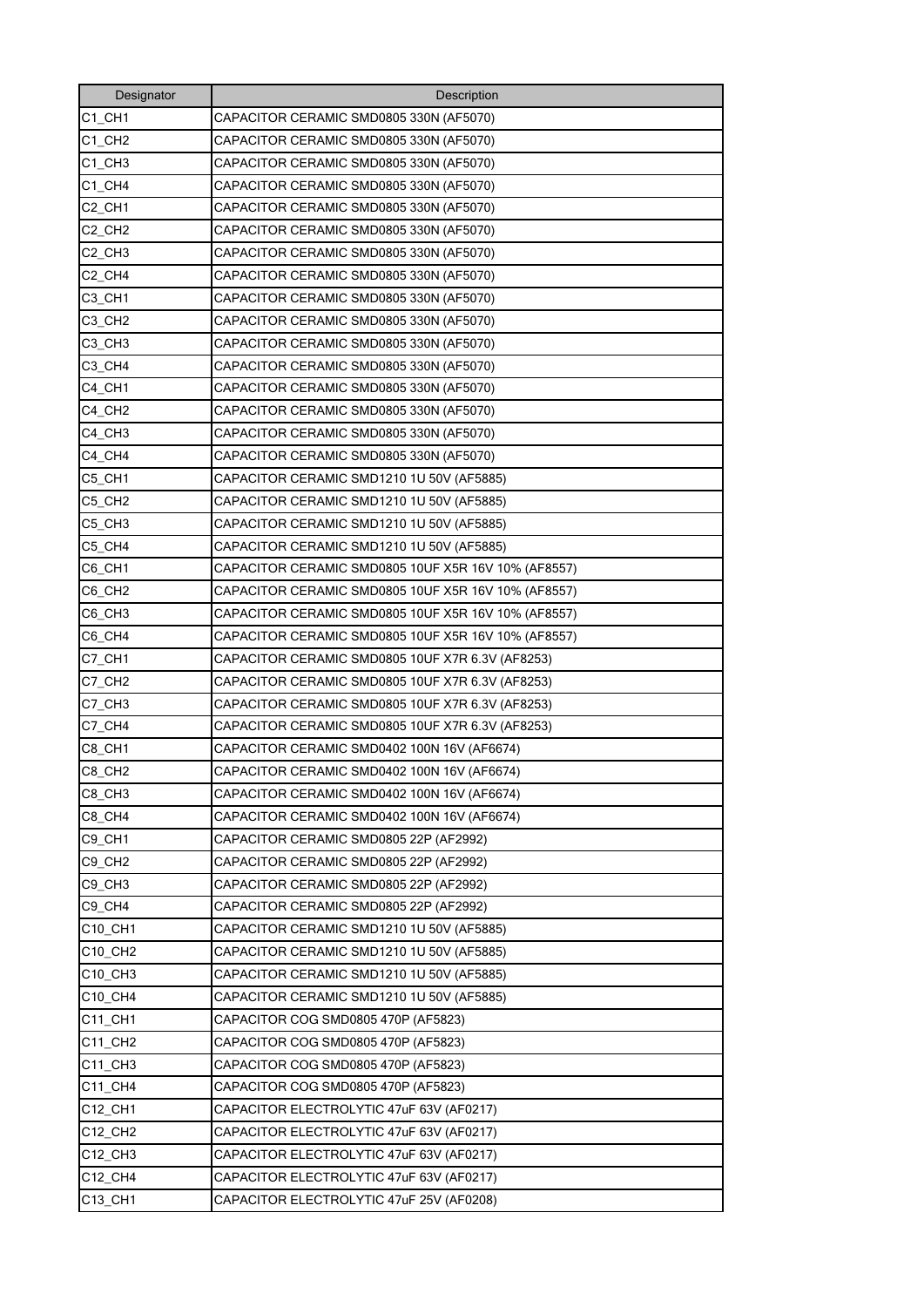| C13_CH2                         | CAPACITOR ELECTROLYTIC 47uF 25V (AF0208)                  |
|---------------------------------|-----------------------------------------------------------|
| C13_CH3                         | CAPACITOR ELECTROLYTIC 47uF 25V (AF0208)                  |
| C13 CH4                         | CAPACITOR ELECTROLYTIC 47uF 25V (AF0208)                  |
| C14 CH1                         | CAPACITOR COG SMD0805 1N0 50V (CC0805JRNPO9BN102)(AF7750) |
| C14 CH2                         | CAPACITOR COG SMD0805 1N0 50V (CC0805JRNPO9BN102)(AF7750) |
| C14_CH3                         | CAPACITOR COG SMD0805 1N0 50V (CC0805JRNPO9BN102)(AF7750) |
| C14_CH4                         | CAPACITOR COG SMD0805 1N0 50V (CC0805JRNPO9BN102)(AF7750) |
| C15 CH1                         | CAPACITOR COG SMD0805 1N0 50V (CC0805JRNPO9BN102)(AF7750) |
| C15 CH2                         | CAPACITOR COG SMD0805 1N0 50V (CC0805JRNPO9BN102)(AF7750) |
| C15_CH3                         | CAPACITOR COG SMD0805 1N0 50V (CC0805JRNPO9BN102)(AF7750) |
| C <sub>15</sub> C <sub>H4</sub> | CAPACITOR COG SMD0805 1N0 50V (CC0805JRNPO9BN102)(AF7750) |
| C16_CH1                         | CAPACITOR COG SMD0805 2N7 50V (AF5820)                    |
| C16_CH2                         | CAPACITOR COG SMD0805 2N7 50V (AF5820)                    |
| C16_CH3                         | CAPACITOR COG SMD0805 2N7 50V (AF5820)                    |
| C16 CH4                         | CAPACITOR COG SMD0805 2N7 50V (AF5820)                    |
| C17 CH1                         | CAPACITOR COG SMD0805 1N0 50V (CC0805JRNPO9BN102)(AF7750) |
| C17_CH2                         | CAPACITOR COG SMD0805 1N0 50V (CC0805JRNPO9BN102)(AF7750) |
| C17 CH3                         | CAPACITOR COG SMD0805 1N0 50V (CC0805JRNPO9BN102)(AF7750) |
| C17_CH4                         | CAPACITOR COG SMD0805 1N0 50V (CC0805JRNPO9BN102)(AF7750) |
| C18 CH1                         | CAPACITOR CERAMIC SMD0805 22P (AF2992)                    |
| C18_CH2                         | CAPACITOR CERAMIC SMD0805 22P (AF2992)                    |
| C18 CH3                         | CAPACITOR CERAMIC SMD0805 22P (AF2992)                    |
| C18_CH4                         | CAPACITOR CERAMIC SMD0805 22P (AF2992)                    |
| C19 CH1                         | CAPACITOR ELECTROLYTIC 47uF 63V (AF0217)                  |
| C19_CH2                         | CAPACITOR ELECTROLYTIC 47uF 63V (AF0217)                  |
| C19_CH3                         | CAPACITOR ELECTROLYTIC 47uF 63V (AF0217)                  |
| C19 CH4                         | CAPACITOR ELECTROLYTIC 47uF 63V (AF0217)                  |
| C20_CH1                         | CAPACITOR ELECTROLYTIC 47uF 25V (AF0208)                  |
| C20_CH2                         | CAPACITOR ELECTROLYTIC 47uF 25V (AF0208)                  |
| C20_CH3                         | CAPACITOR ELECTROLYTIC 47uF 25V (AF0208)                  |
| C20 CH4                         | CAPACITOR ELECTROLYTIC 47uF 25V (AF0208)                  |
| C21_CH1                         | CAPACITOR ELECTROLYTIC 1000uF 6.3V (AF8123)               |
| C21_CH2                         | CAPACITOR ELECTROLYTIC 1000uF 6.3V (AF8123)               |
| C21_CH3                         | CAPACITOR ELECTROLYTIC 1000uF 6.3V (AF8123)               |
| C21 CH4                         | CAPACITOR ELECTROLYTIC 1000uF 6.3V (AF8123)               |
| C <sub>22</sub>                 | CAPACITOR ELECTROLYTIC 47uF 25V (AF0208)                  |
| C23_CH1                         | CAPACITOR CERAMIC SMD0805 100N 50V (AF2851)               |
| C23_CH2                         | CAPACITOR CERAMIC SMD0805 100N 50V (AF2851)               |
| C23_CH3                         | CAPACITOR CERAMIC SMD0805 100N 50V (AF2851)               |
| C23_CH4                         | CAPACITOR CERAMIC SMD0805 100N 50V (AF2851)               |
| C24_CH1                         | CAPACITOR COG SMD0805 470P (AF5823)                       |
| C24_CH2                         | CAPACITOR COG SMD0805 470P (AF5823)                       |
| C24_CH3                         | CAPACITOR COG SMD0805 470P (AF5823)                       |
| C24_CH4                         | CAPACITOR COG SMD0805 470P (AF5823)                       |
| C25_CH1                         | CAPACITOR CERAMIC SMD0805 100N 50V (AF2851)               |
| C <sub>25</sub> C <sub>H2</sub> | CAPACITOR CERAMIC SMD0805 100N 50V (AF2851)               |
| C25_CH3                         | CAPACITOR CERAMIC SMD0805 100N 50V (AF2851)               |
| C25_CH4                         | CAPACITOR CERAMIC SMD0805 100N 50V (AF2851)               |
| C26_CH1                         | CAPACITOR CERAMIC SMD0805 10UF X5R 16V 10% (AF8557)       |
| C26_CH2                         | CAPACITOR CERAMIC SMD0805 10UF X5R 16V 10% (AF8557)       |
|                                 |                                                           |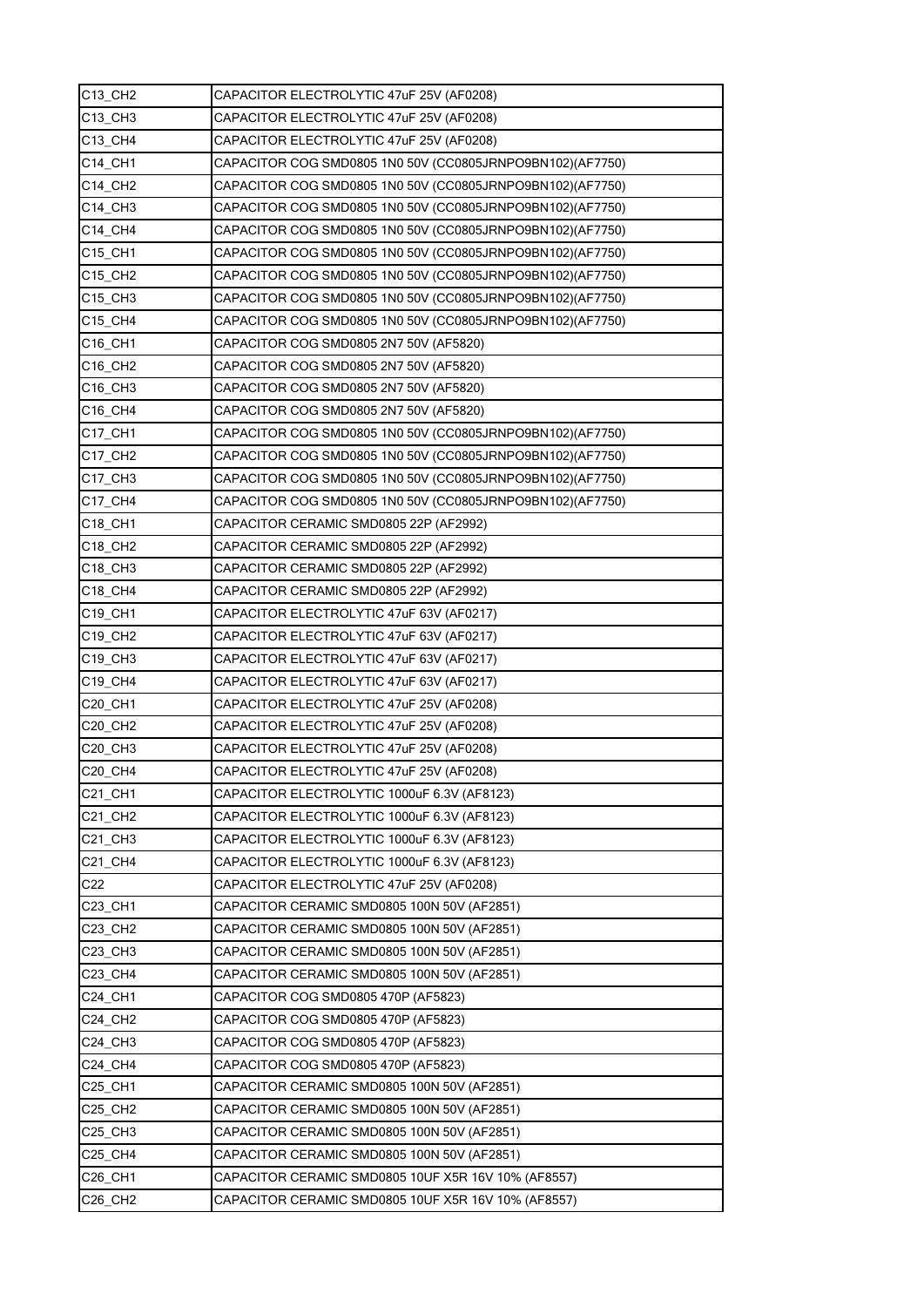| C26 CH3         | CAPACITOR CERAMIC SMD0805 10UF X5R 16V 10% (AF8557) |
|-----------------|-----------------------------------------------------|
| C26 CH4         | CAPACITOR CERAMIC SMD0805 10UF X5R 16V 10% (AF8557) |
| C27 CH1         | CAPACITOR CERAMIC SMD0805 100N 50V (AF2851)         |
| C27 CH2         | CAPACITOR CERAMIC SMD0805 100N 50V (AF2851)         |
| C27 CH3         | CAPACITOR CERAMIC SMD0805 100N 50V (AF2851)         |
| C27 CH4         | CAPACITOR CERAMIC SMD0805 100N 50V (AF2851)         |
| C28_CH1         | CAPACITOR CERAMIC SMD0402 100N 16V (AF6674)         |
| C28 CH2         | CAPACITOR CERAMIC SMD0402 100N 16V (AF6674)         |
| <b>C28 CH3</b>  | CAPACITOR CERAMIC SMD0402 100N 16V (AF6674)         |
| C28_CH4         | CAPACITOR CERAMIC SMD0402 100N 16V (AF6674)         |
| C29 CH1         | CAPACITOR CERAMIC SMD0805 100N 50V (AF2851)         |
| C29_CH2         | CAPACITOR CERAMIC SMD0805 100N 50V (AF2851)         |
| C29 CH3         | CAPACITOR CERAMIC SMD0805 100N 50V (AF2851)         |
| C29 CH4         | CAPACITOR CERAMIC SMD0805 100N 50V (AF2851)         |
| C30             | CAPACITOR CERAMIC SMD1210 1U 50V (AF5885)           |
| C31             | CAPACITOR CERAMIC SMD0402 10N X7R 16V (AF8252)      |
| C32             | CAPACITOR CERAMIC SMD0402 10N X7R 16V (AF8252)      |
| C33             | CAPACITOR CERAMIC SMD1210 1U 50V (AF5885)           |
| C34             | CAPACITOR CERAMIC SMD0402 10N X7R 16V (AF8252)      |
| C35             | CAPACITOR ELECTROLYTIC 220uF 10V (AF0225)           |
| C36             | CAPACITOR CERAMIC SMD0402 100N 16V (AF6674)         |
| C37             | CAPACITOR CERAMIC SMD1210 1U 50V (AF5885)           |
| C38             | CAPACITOR CERAMIC SMD0402 100N 16V (AF6674)         |
| C39             | CAPACITOR CERAMIC SMD0402 100N 16V (AF6674)         |
| C40             | CAPACITOR CERAMIC SMD0402 10N X7R 16V (AF8252)      |
| C41             | CAPACITOR CERAMIC SMD0402 100N 16V (AF6674)         |
| C42             | CAPACITOR CERAMIC SMD0402 100N 16V (AF6674)         |
| C43             | CAPACITOR CERAMIC SMD0402 100N 16V (AF6674)         |
| C44             | CAPACITOR CERAMIC SMD0402 100N 16V (AF6674)         |
| C45             | CAPACITOR CERAMIC SMD0402 100N 16V (AF6674)         |
| C46             | CAPACITOR CERAMIC SMD0402 100N 16V (AF6674)         |
| C47             | CAPACITOR CERAMIC SMD0402 100N 16V (AF6674)         |
| C48             | CAPACITOR CERAMIC SMD0402 100N 16V (AF6674)         |
| C49             | CAPACITOR CERAMIC SMD0402 100N 16V (AF6674)         |
| C50             | CAPACITOR CERAMIC SMD0402 100N 16V (AF6674)         |
| C <sub>51</sub> | CAPACITOR CERAMIC SMD0402 100N 16V (AF6674)         |
| C <sub>52</sub> | CAPACITOR CERAMIC SMD0402 100N 16V (AF6674)         |
| C53             | CAPACITOR CERAMIC SMD0805 10UF X7R 6.3V (AF8253)    |
| C <sub>54</sub> | CAPACITOR CERAMIC SMD0805 10UF X7R 6.3V (AF8253)    |
| C <sub>55</sub> | CAPACITOR CERAMIC SMD0805 10UF X7R 6.3V (AF8253)    |
| C56             | CAPACITOR CERAMIC SMD0805 10UF X7R 6.3V (AF8253)    |
| C <sub>57</sub> | CAPACITOR CERAMIC SMD0402 100N 16V (AF6674)         |
| C <sub>58</sub> | CAPACITOR CERAMIC SMD0402 100N 16V (AF6674)         |
| C59             | CAPACITOR CERAMIC SMD0402 100N 16V (AF6674)         |
| C60             | CAPACITOR CERAMIC SMD0402 100N 16V (AF6674)         |
| C61             | CAPACITOR CERAMIC SMD0805 10UF X7R 6.3V (AF8253)    |
| C62             | CAPACITOR CERAMIC SMD0805 10UF X7R 6.3V (AF8253)    |
| C63             | CAPACITOR CERAMIC SMD0402 100N 16V (AF6674)         |
| C64             | CAPACITOR CERAMIC SMD0402 100N 16V (AF6674)         |
| C65             | CAPACITOR CERAMIC SMD0805 10UF X5R 16V 10% (AF8557) |
|                 |                                                     |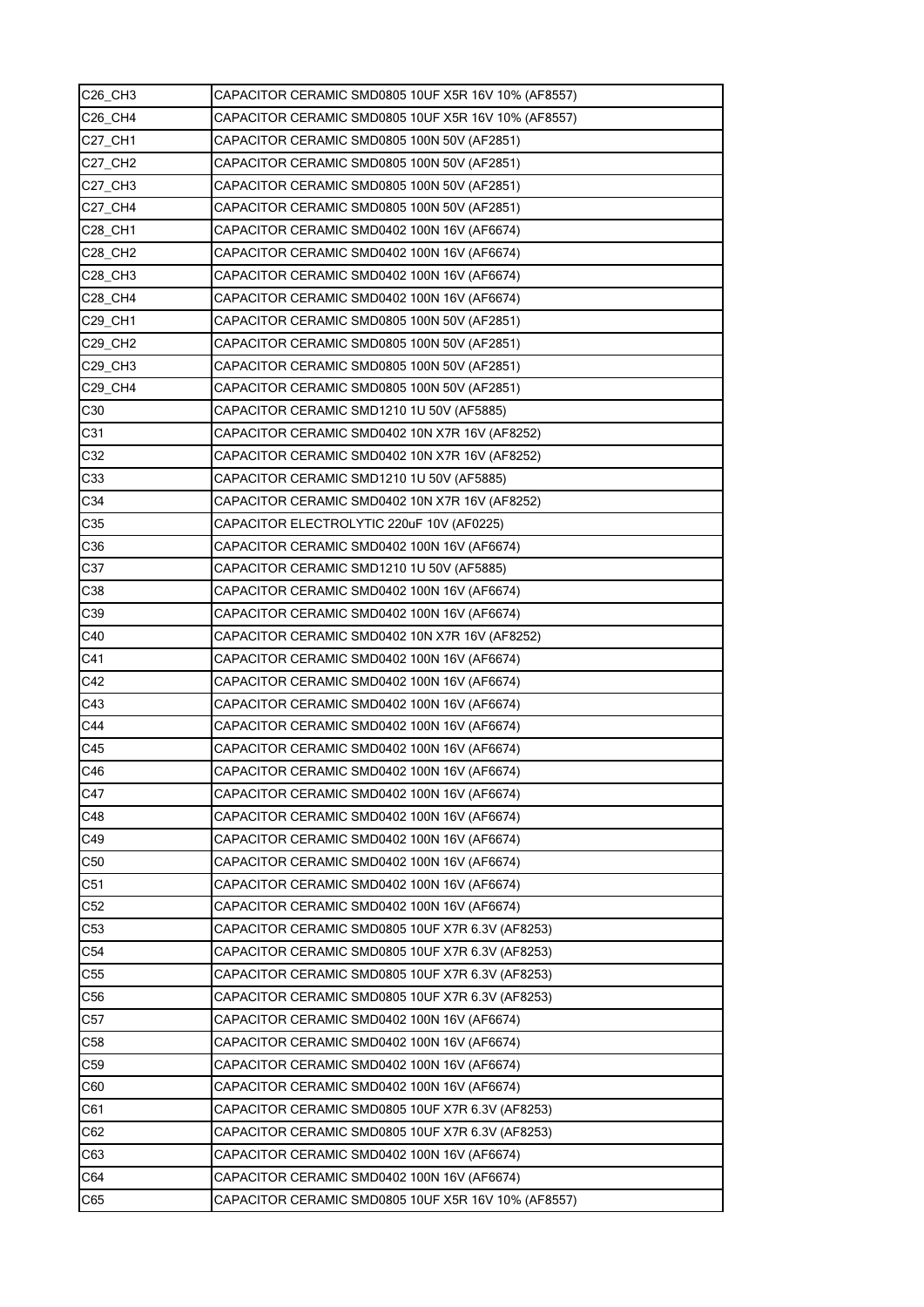| C66              | CAPACITOR ELECTROLYTIC 47uF 25V (AF0208)            |
|------------------|-----------------------------------------------------|
| C67              | CAPACITOR CERAMIC SMD0402 100N 16V (AF6674)         |
| C68              | CAPACITOR CERAMIC SMD0402 100N 16V (AF6674)         |
| C69              | CAPACITOR ELECTROLYTIC 1uF 63V (AF0210)             |
| C70              | CAPACITOR ELECTROLYTIC 47uF 25V (AF0208)            |
| C71              | CAPACITOR CERAMIC SMD0805 100N 50V (AF2851)         |
| C72              | CAPACITOR ELECTROLYTIC 47uF 63V (AF0217)            |
| C73              | CAPACITOR CERAMIC SMD0805 100N 50V (AF2851)         |
| C74              | CAPACITOR ELECTROLYTIC 47uF 25V (AF0208)            |
| C75              | CAPACITOR CERAMIC SMD0805 100N 50V (AF2851)         |
| C76              | CAPACITOR MULTILAYER CERAMIC 100NF 100V (AF2689)    |
| C77              | CAPACITOR ELECTROLYTIC 47uF 63V (AF0217)            |
| C78              | CAPACITOR ELECTROLYTIC 10uF 50V (AF0214)            |
| C79              | CAPACITOR CERAMIC SMD0805 10UF X5R 16V 10% (AF8557) |
| C80              | CAPACITOR CERAMIC SMD0805 10UF X5R 16V 10% (AF8557) |
| C81              | CAPACITOR CERAMIC SMD0805 100N 50V (AF2851)         |
| C82              | CAPACITOR MULTILAYER CERAMIC 100NF 100V (AF2689)    |
| C83              | CAPACITOR ELECTROLYTIC 47uF 63V (AF0217)            |
| C84              | CAPACITOR CERAMIC SMD0805 100P (AF2847)             |
| C85              | CAPACITOR CERAMIC SMD0402 100N 16V (AF6674)         |
| C86              | CAPACITOR CERAMIC SMD0402 100N 16V (AF6674)         |
| C87              | CAPACITOR CERAMIC SMD0402 100N 16V (AF6674)         |
| C88              | CAPACITOR CERAMIC SMD1210 1U 50V (AF5885)           |
| C89              | CAPACITOR CERAMIC SMD0805 100P (AF2847)             |
| C90              | CAPACITOR ELECTROLYTIC 330uF 25V (AF0227)           |
| C91              | CAPACITOR ELECTROLYTIC SMD 100uF 50V (AF5734)       |
| C92              | CAPACITOR ELECTROLYTIC 47uF 50V LESR (AF5000)       |
| C93              | CAPACITOR CERAMIC SMD1210 1U 50V (AF5885)           |
| C94              | CAPACITOR CERAMIC SMD1210 1U 50V (AF5885)           |
| C95              | CAPACITOR ELECTROLYTIC SMD 100uF 50V (AF5734)       |
| C96              | CAPACITOR ELECTROLYTIC SMD 100uF 50V (AF5734)       |
| C97              | CAPACITOR CERAMIC SMD0805 100P (AF2847)             |
| C98              | CAPACITOR CERAMIC SMD0402 100N 16V (AF6674)         |
| C99              | CAPACITOR CERAMIC SMD0402 100N 16V (AF6674)         |
| C <sub>100</sub> | CAPACITOR CERAMIC SMD0402 100N 16V (AF6674)         |
| C <sub>101</sub> | CAPACITOR CERAMIC SMD0805 220N 50V (AF4701)         |
| C102             | CAPACITOR CERAMIC SMD0805 4N7 (AF5415)              |
| C103             | CAPACITOR CERAMIC SMD0805 33P (AF4887)              |
| C104             | CAPACITOR CERAMIC SMD1210 1U 50V (AF5885)           |
| C105             | CAPACITOR CERAMIC SMD0805 100N 50V (AF2851)         |
| C106             | CAPACITOR CERAMIC SMD0805 150P (AF3533)             |
| C <sub>107</sub> | CAPACITOR CERAMIC SMD1210 1U 50V (AF5885)           |
| C <sub>108</sub> | CAPACITOR CERAMIC SMD1210 1U 50V (AF5885)           |
| C109             | CAPACITOR CERAMIC SMD1210 1U 50V (AF5885)           |
| C110             | CAPACITOR CERAMIC SMD1210 1U 50V (AF5885)           |
| C111             | CAPACITOR CERAMIC SMD0805 33P (AF4887)              |
| C112             | CAPACITOR CERAMIC SMD0805 33P (AF4887)              |
| C113             | CAPACITOR CERAMIC SMD1210 1U 50V (AF5885)           |
| C114             | CAPACITOR CERAMIC SMD0805 10UF X7R 6.3V (AF8253)    |
| C115             | CAPACITOR CERAMIC SMD0402 100N 16V (AF6674)         |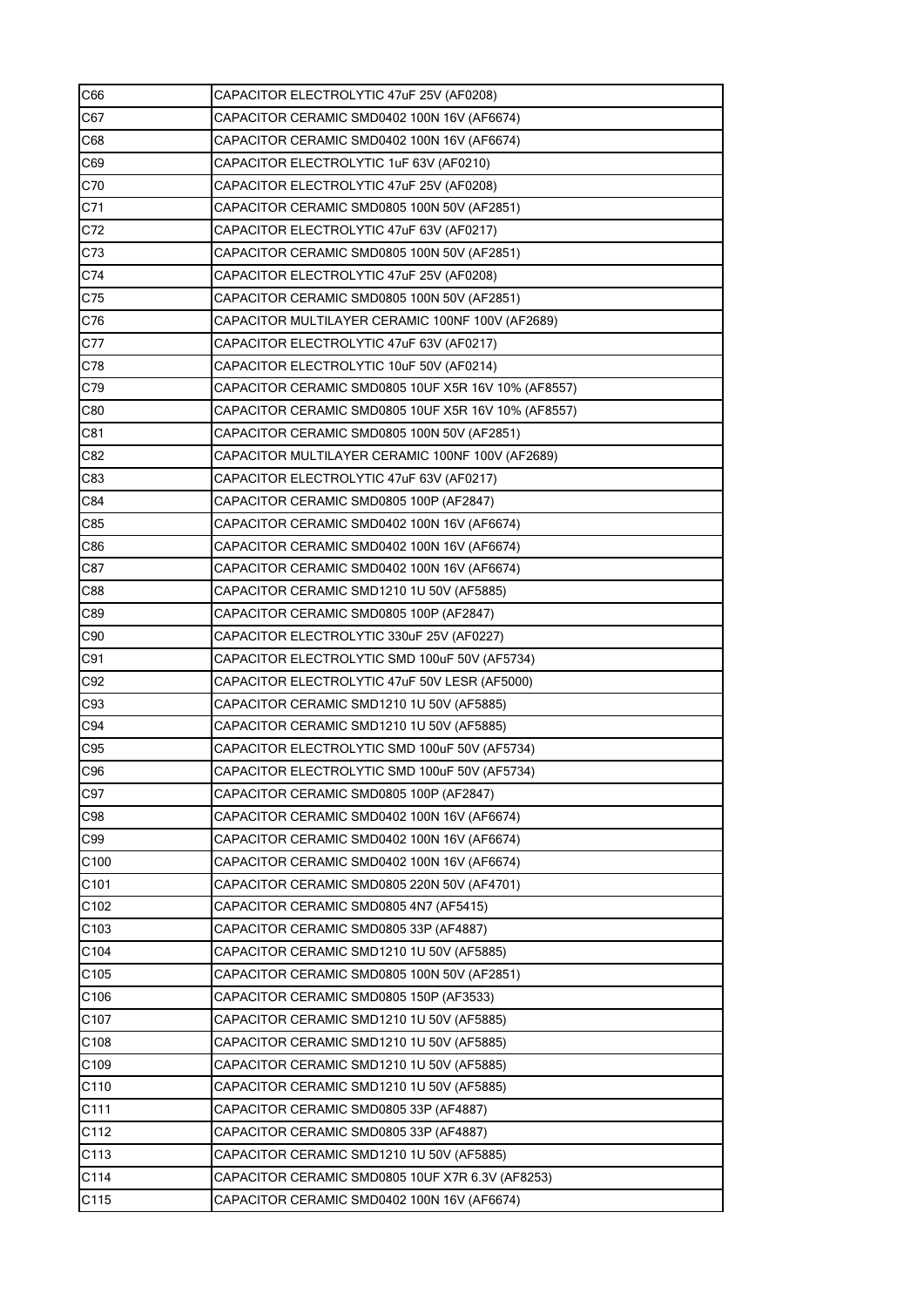| C116             | CAPACITOR COG SMD0805 1N0 50V (CC0805JRNPO9BN102)(AF7750) |
|------------------|-----------------------------------------------------------|
| C117             | CAPACITOR CERAMIC SMD1210 1U 50V (AF5885)                 |
| C118             | CAPACITOR ELECTROLYTIC SMD 10uF 16V (AF5235)              |
| C <sub>119</sub> | CAPACITOR ELECTROLYTIC SMD 10uF 16V (AF5235)              |
| C120             | CAPACITOR CERAMIC SMD0805 2N2 (AF3548)                    |
| C <sub>121</sub> | CAPACITOR CERAMIC SMD0805 10UF X7R 6.3V (AF8253)          |
| C122             | CAPACITOR COG SMD0805 1N0 50V (CC0805JRNPO9BN102)(AF7750) |
| C123             | CAPACITOR CERAMIC SMD0402 47P 50v 5% (AF8195)             |
| C124             | CAPACITOR COG SMD0805 1N0 50V (CC0805JRNPO9BN102)(AF7750) |
| C125             | CAPACITOR ELECTROLYTIC SMD 10uF 16V (AF5235)              |
| C126             | CAPACITOR ELECTROLYTIC SMD 10uF 16V (AF5235)              |
| C127             | CAPACITOR CERAMIC SMD0805 10UF X5R 16V 10% (AF8557)       |
| C128             | CAPACITOR CERAMIC SMD0805 2N2 (AF3548)                    |
| C129             | CAPACITOR CERAMIC SMD0805 10UF X7R 6.3V (AF8253)          |
| C130             | CAPACITOR CERAMIC SMD0805 10UF X7R 6.3V (AF8253)          |
| C131             | CAPACITOR COG SMD0805 1N0 50V (CC0805JRNPO9BN102)(AF7750) |
| C132             | CAPACITOR CERAMIC SMD0402 100N 16V (AF6674)               |
| C133             | CAPACITOR CERAMIC SMD0402 100N 16V (AF6674)               |
| C134             | CAPACITOR COG SMD0805 1N0 50V (CC0805JRNPO9BN102)(AF7750) |
| C135             | CAPACITOR CERAMIC SMD0402 47P 50v 5% (AF8195)             |
| C <sub>136</sub> | CAPACITOR CERAMIC SMD0805 10UF X7R 6.3V (AF8253)          |
| C137             | CAPACITOR CERAMIC SMD0402 100N 16V (AF6674)               |
| C <sub>138</sub> | CAPACITOR CERAMIC SMD0805 10UF X7R 6.3V (AF8253)          |
| C139             | CAPACITOR CERAMIC SMD0402 47P 50v 5% (AF8195)             |
| C140             | CAPACITOR CERAMIC SMD0402 100N 16V (AF6674)               |
| C141             | CAPACITOR CERAMIC SMD0805 10UF X7R 6.3V (AF8253)          |
| C142             | CAPACITOR CERAMIC SMD0402 100N 16V (AF6674)               |
| C143             | CAPACITOR CERAMIC SMD0805 10UF X5R 16V 10% (AF8557)       |
| C144             | CAPACITOR COG SMD0805 1N0 50V (CC0805JRNPO9BN102)(AF7750) |
| C145             | CAPACITOR CERAMIC SMD0402 47P 50v 5% (AF8195)             |
| C146             | CAPACITOR CERAMIC SMD0805 220N 50V (AF4701)               |
| C147             | CAPACITOR CERAMIC SMD0805 100N 50V (AF2851)               |
| C148             | CAPACITOR CERAMIC SMD0805 100N 50V (AF2851)               |
| C149             | CAPACITOR CERAMIC SMD0805 100N 50V (AF2851)               |
| C <sub>150</sub> | CAPACITOR CERAMIC SMD0805 22N (AF5035)                    |
| C <sub>151</sub> | CAPACITOR CERAMIC SMD0402 100N 16V (AF6674)               |
| C152             | CAPACITOR CERAMIC SMD0402 100N 16V (AF6674)               |
| C153             | CAPACITOR CERAMIC SMD0402 47P 50v 5% (AF8195)             |
| C154             | CAPACITOR CERAMIC SMD0402 47P 50v 5% (AF8195)             |
| C155             | CAPACITOR CERAMIC SMD0402 100N 16V (AF6674)               |
| C156             | CAPACITOR CERAMIC SMD0402 100N 16V (AF6674)               |
| C157             | CAPACITOR CERAMIC SMD0402 47P 50v 5% (AF8195)             |
| C <sub>158</sub> | CAPACITOR CERAMIC SMD0402 47P 50v 5% (AF8195)             |
| C159             | CAPACITOR CERAMIC SMD0402 100N 16V (AF6674)               |
| C <sub>160</sub> | CAPACITOR CERAMIC SMD0402 100N 16V (AF6674)               |
| C <sub>161</sub> | CAPACITOR CERAMIC SMD0402 100N 16V (AF6674)               |
| C162             | CAPACITOR CERAMIC SMD0402 100N 16V (AF6674)               |
| C163             | CAPACITOR CERAMIC SMD0402 100N 16V (AF6674)               |
| C164             | CAPACITOR CERAMIC SMD0402 100N 16V (AF6674)               |
| C165             | CAPACITOR CERAMIC SMD0402 100N 16V (AF6674)               |
|                  |                                                           |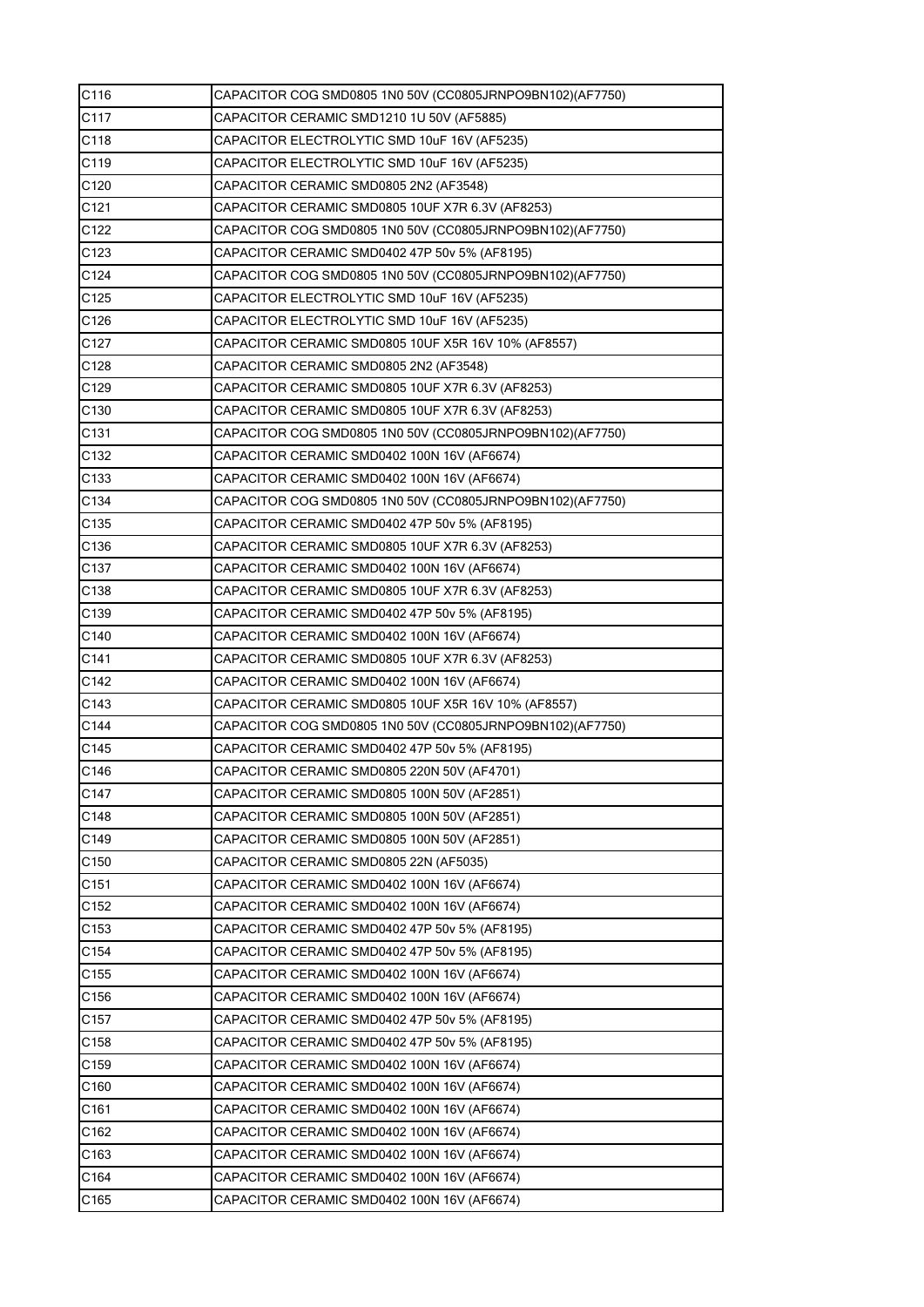| C166             | CAPACITOR CERAMIC SMD0402 100N 16V (AF6674)               |
|------------------|-----------------------------------------------------------|
| C167             | CAPACITOR CERAMIC SMD0402 100N 16V (AF6674)               |
| C168             | CAPACITOR CERAMIC SMD0402 100N 16V (AF6674)               |
| C169             | CAPACITOR CERAMIC SMD0402 100N 16V (AF6674)               |
| C170             | CAPACITOR CERAMIC SMD0402 100N 16V (AF6674)               |
| C171             | CAPACITOR CERAMIC SMD0402 100N 16V (AF6674)               |
| C172             | CAPACITOR CERAMIC SMD0402 100N 16V (AF6674)               |
| C173             | CAPACITOR CERAMIC SMD0402 100N 16V (AF6674)               |
| C174             | CAPACITOR CERAMIC SMD0805 22P (AF2992)                    |
| C175             | CAPACITOR ELECTROLYTIC 100uF 25V (AF0221)                 |
| C176             | CAPACITOR CERAMIC SMD0805 330P 50V (AF4696)               |
| C177             | CAPACITOR CERAMIC SMD1210 1U 50V (AF5885)                 |
| C178             | CAPACITOR MYLAR 47NF 100V 10% (AF0156)                    |
| C179             | CAPACITOR COG SMD0805 1N0 50V (CC0805JRNPO9BN102)(AF7750) |
| C180             | CAPACITOR CERAMIC SMD0805 22P (AF2992)                    |
| C181             | CAPACITOR ELECTROLYTIC 47uF 25V (AF0208)                  |
| C182             | CAPACITOR CERAMIC SMD0805 2N2 (AF3548)                    |
| C183             | CAPACITOR CERAMIC SMD0805 22P (AF2992)                    |
| C184             | CAPACITOR ELECTROLYTIC 100uF 25V (AF0221)                 |
| C185             | CAPACITOR COG SMD0805 1N0 50V (CC0805JRNPO9BN102)(AF7750) |
| C186             | CAPACITOR CERAMIC SMD0805 15P 50V (AF5034)                |
| C187             | CAPACITOR CERAMIC SMD0805 100P (AF2847)                   |
| C188             | CAPACITOR MYLAR 47NF 100V 10% (AF0156)                    |
| C189             | CAPACITOR CERAMIC SMD0805 22P (AF2992)                    |
| C <sub>190</sub> | CAPACITOR CERAMIC SMD0805 22P (AF2992)                    |
| C191             | CAPACITOR ELECTROLYTIC 100uF 25V (AF0221)                 |
| C192             | CAPACITOR CERAMIC SMD0402 47P 50v 5% (AF8195)             |
| C193             | CAPACITOR CERAMIC SMD0402 47P 50v 5% (AF8195)             |
| C194             | CAPACITOR MYLAR 47NF 100V 10% (AF0156)                    |
| C195             | CAPACITOR COG SMD0805 1N0 50V (CC0805JRNPO9BN102)(AF7750) |
| C196             | CAPACITOR CERAMIC SMD0805 22P (AF2992)                    |
| C197             | CAPACITOR ELECTROLYTIC 47uF 25V (AF0208)                  |
| C198             | CAPACITOR CERAMIC SMD0805 2N2 (AF3548)                    |
| C199             | CAPACITOR CERAMIC SMD0805 22P (AF2992)                    |
| C200             | CAPACITOR ELECTROLYTIC 100uF 25V (AF0221)                 |
| C201             | CAPACITOR COG SMD0805 1N0 50V (CC0805JRNPO9BN102)(AF7750) |
| C202             | CAPACITOR CERAMIC SMD0402 1N X7R 16V (AF8251)             |
| C203             | CAPACITOR CERAMIC SMD0402 NOT FITTED                      |
| C204             | CAPACITOR MYLAR 47NF 100V 10% (AF0156)                    |
| C <sub>205</sub> | CAPACITOR CERAMIC SMD0805 22P (AF2992)                    |
| C206             | CAPACITOR CERAMIC SMD0805 100N 50V (AF2851)               |
| C207             | CAPACITOR CERAMIC SMD0805 100N 50V (AF2851)               |
| C208             | CAPACITOR CERAMIC SMD0805 100N 50V (AF2851)               |
| C209             | CAPACITOR CERAMIC SMD0805 22P (AF2992)                    |
| C210             | CAPACITOR ELECTROLYTIC 100uF 25V (AF0221)                 |
| C213             | CAPACITOR MYLAR 47NF 100V 10% (AF0156)                    |
| C214             | CAPACITOR COG SMD0805 1N0 50V (CC0805JRNPO9BN102)(AF7750) |
| C215             | CAPACITOR CERAMIC SMD0805 22P (AF2992)                    |
| C216             | CAPACITOR ELECTROLYTIC 47uF 25V (AF0208)                  |
| C217             | CAPACITOR CERAMIC SMD0805 2N2 (AF3548)                    |
|                  |                                                           |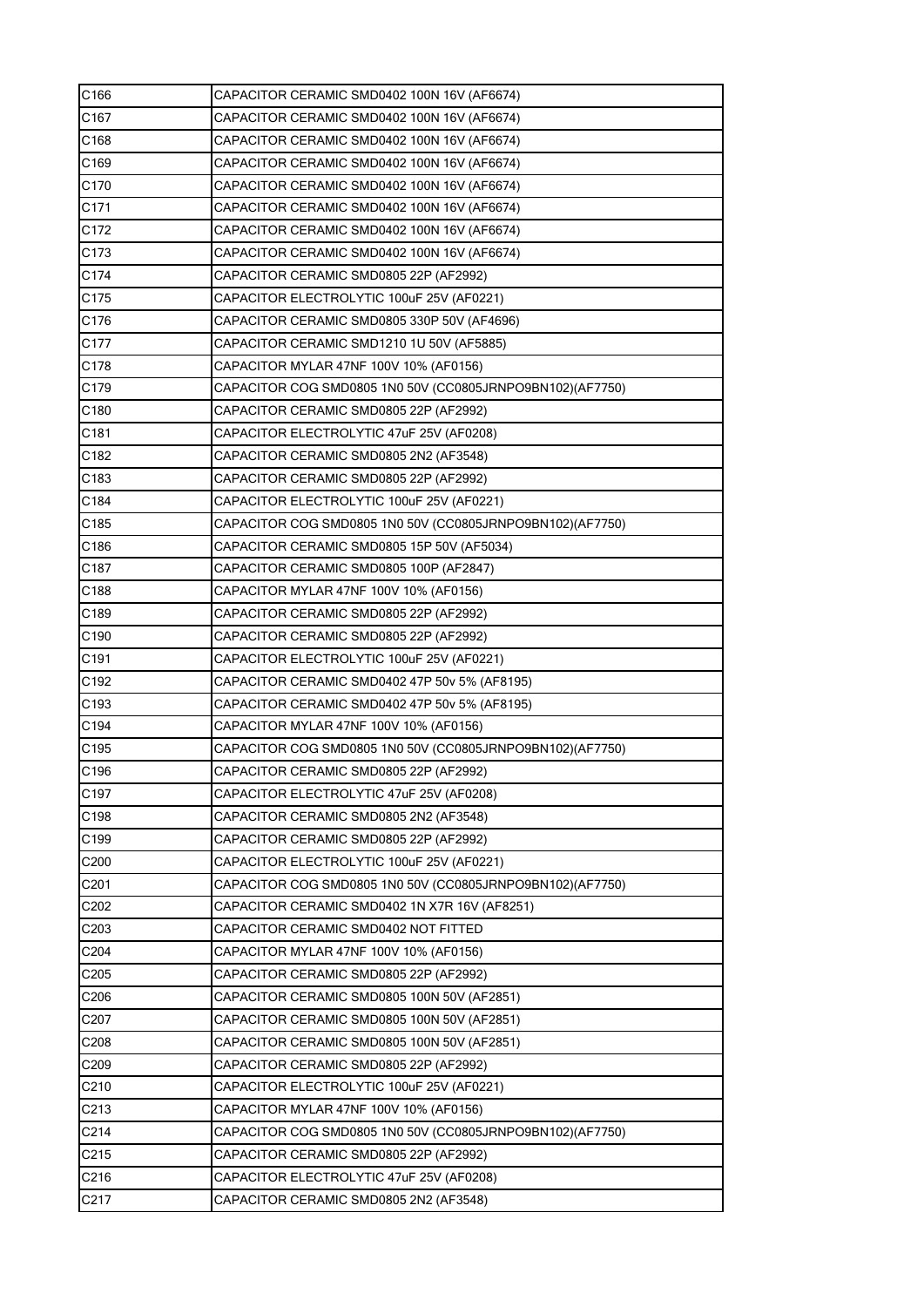| C218             | CAPACITOR CERAMIC SMD0805 22P (AF2992)                    |
|------------------|-----------------------------------------------------------|
| C219             | CAPACITOR ELECTROLYTIC 100uF 25V (AF0221)                 |
| C220             | CAPACITOR COG SMD0805 1N0 50V (CC0805JRNPO9BN102)(AF7750) |
| C223             | CAPACITOR MYLAR 47NF 100V 10% (AF0156)                    |
| C224             | CAPACITOR CERAMIC SMD0805 22P (AF2992)                    |
| C225             | CAPACITOR CERAMIC SMD0805 22P (AF2992)                    |
| C226             | CAPACITOR ELECTROLYTIC 100uF 25V (AF0221)                 |
| C229             | CAPACITOR MYLAR 47NF 100V 10% (AF0156)                    |
| C230             | CAPACITOR COG SMD0805 1N0 50V (CC0805JRNPO9BN102)(AF7750) |
| C231             | CAPACITOR CERAMIC SMD0805 22P (AF2992)                    |
| C232             | CAPACITOR ELECTROLYTIC 47uF 25V (AF0208)                  |
| C233             | CAPACITOR CERAMIC SMD0805 2N2 (AF3548)                    |
| C234             | CAPACITOR CERAMIC SMD0805 22P (AF2992)                    |
| C235             | CAPACITOR ELECTROLYTIC 100uF 25V (AF0221)                 |
| C236             | CAPACITOR COG SMD0805 1N0 50V (CC0805JRNPO9BN102)(AF7750) |
| C239             | CAPACITOR MYLAR 47NF 100V 10% (AF0156)                    |
| C240             | CAPACITOR CERAMIC SMD0805 22P (AF2992)                    |
| C241             | CAPACITOR CERAMIC SMD0805 100N 50V (AF2851)               |
| C242             | CAPACITOR CERAMIC SMD0805 100N 50V (AF2851)               |
| C243             | CAPACITOR CERAMIC SMD0805 100N 50V (AF2851)               |
| C246             | CAPACITOR COG SMD0805 1N0 50V (CC0805JRNPO9BN102)(AF7750) |
| C247             | CAPACITOR CERAMIC SMD0805 22P (AF2992)                    |
| C248             | CAPACITOR ELECTROLYTIC 47uF 25V (AF0208)                  |
| C249             | CAPACITOR ELECTROLYTIC 47uF 25V (AF0208)                  |
| C <sub>250</sub> | CAPACITOR CERAMIC SMD0805 2N2 (AF3548)                    |
| C <sub>251</sub> | CAPACITOR COG SMD0805 1N0 50V (CC0805JRNPO9BN102)(AF7750) |
| C256             | CAPACITOR COG SMD0805 1N0 50V (CC0805JRNPO9BN102)(AF7750) |
| C <sub>257</sub> | CAPACITOR CERAMIC SMD0805 22P (AF2992)                    |
| C258             | CAPACITOR ELECTROLYTIC 47uF 25V (AF0208)                  |
| C259             | CAPACITOR ELECTROLYTIC 47uF 25V (AF0208)                  |
| C260             | CAPACITOR CERAMIC SMD0805 2N2 (AF3548)                    |
| C <sub>261</sub> | CAPACITOR COG SMD0805 1N0 50V (CC0805JRNPO9BN102)(AF7750) |
| C264             | CAPACITOR CERAMIC SMD0805 100N 50V (AF2851)               |
| C265             | CAPACITOR CERAMIC SMD0805 100N 50V (AF2851)               |
| C266             | CAPACITOR CERAMIC SMD0805 100N 50V (AF2851)               |
| C267             | CAPACITOR COG SMD0805 470P (AF5823)                       |
| C268             | CAPACITOR COG SMD0805 470P (AF5823)                       |
| C269             | CAPACITOR ELECTROLYTIC 47uF 25V (AF0208)                  |
| C270             | CAPACITOR ELECTROLYTIC 47uF 25V (AF0208)                  |
| C271             | CAPACITOR COG SMD0805 2N7 50V (AF5820)                    |
| C272             | CAPACITOR COG SMD0805 2N7 50V (AF5820)                    |
| C273             | CAPACITOR COG SMD0805 470P (AF5823)                       |
| C274             | CAPACITOR COG SMD0805 470P (AF5823)                       |
| C275             | CAPACITOR CERAMIC SMD0805 10UF X7R 6.3V (AF8253)          |
| C276             | CAPACITOR CERAMIC SMD0402 100N 16V (AF6674)               |
| C277             | CAPACITOR CERAMIC SMD0805 10UF X7R 6.3V (AF8253)          |
| C278             | CAPACITOR CERAMIC SMD0402 100N 16V (AF6674)               |
| C279             | CAPACITOR COG SMD0805 470P (AF5823)                       |
| C280             | CAPACITOR COG SMD0805 470P (AF5823)                       |
| C <sub>281</sub> | CAPACITOR ELECTROLYTIC 47uF 25V (AF0208)                  |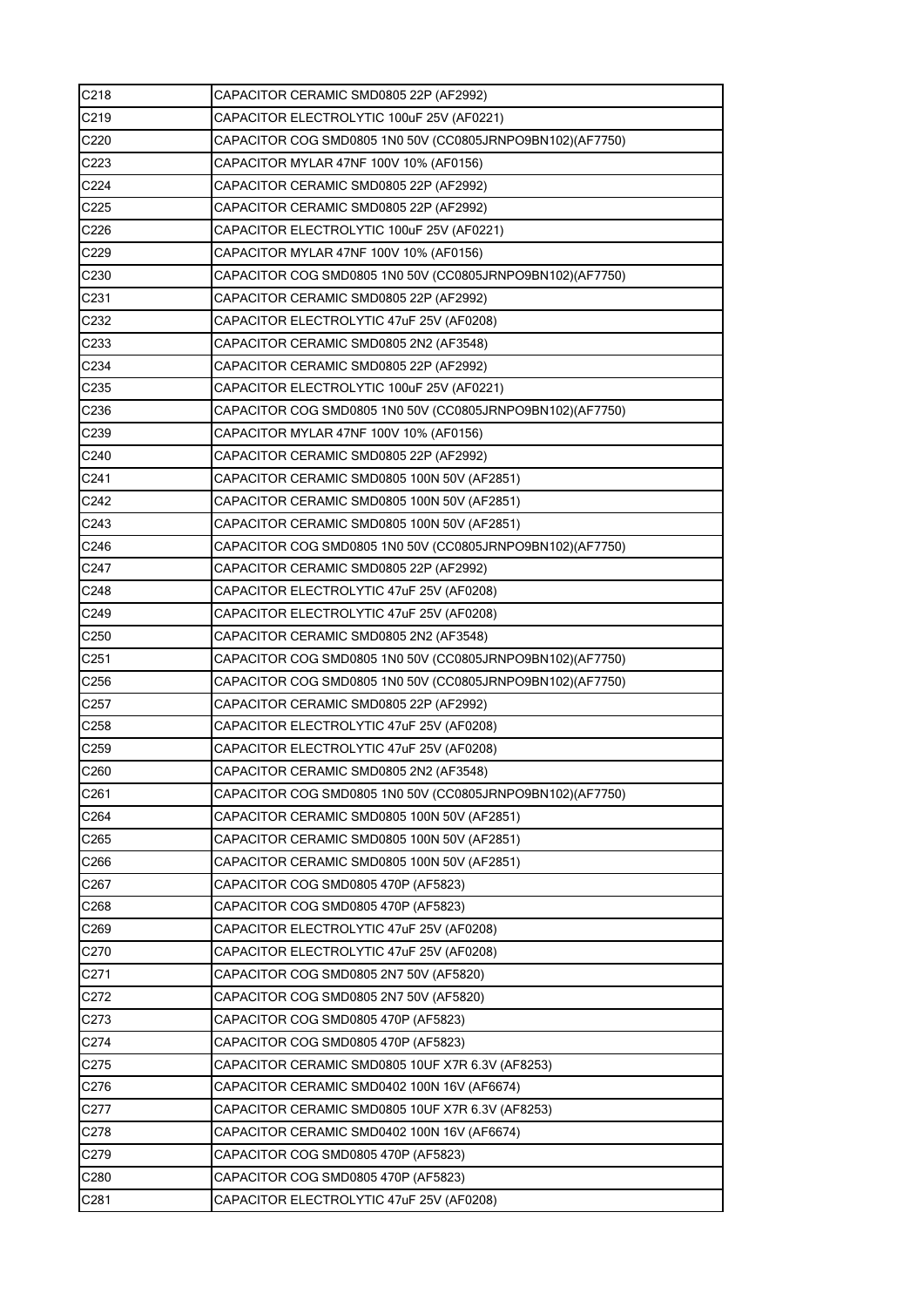| C282             | CAPACITOR ELECTROLYTIC 47uF 25V (AF0208)                    |
|------------------|-------------------------------------------------------------|
| C283             | CAPACITOR COG SMD0805 2N7 50V (AF5820)                      |
| C284             | CAPACITOR COG SMD0805 2N7 50V (AF5820)                      |
| C285             | CAPACITOR COG SMD0805 470P (AF5823)                         |
| C286             | CAPACITOR COG SMD0805 470P (AF5823)                         |
| C287             | CAPACITOR CERAMIC SMD0402 100N 16V (AF6674)                 |
| C288             | CAPACITOR CERAMIC SMD0402 100N 16V (AF6674)                 |
| C289             | CAPACITOR CERAMIC SMD0805 100N 50V (AF2851)                 |
| C290             | CAPACITOR CERAMIC SMD0805 100N 50V (AF2851)                 |
| C291             | CAPACITOR CERAMIC SMD0805 100N 50V (AF2851)                 |
| C292             | CAPACITOR CERAMIC SMD0805 100N 50V (AF2851)                 |
| C293             | CAPACITOR CERAMIC SMD0805 100N 50V (AF2851)                 |
| C294             | CAPACITOR CERAMIC SMD0402 100N 16V (AF6674)                 |
| C295             | CAPACITOR CERAMIC SMD0402 100N 16V (AF6674)                 |
| C296             | CAPACITOR CERAMIC SMD0402 100N 16V (AF6674)                 |
| C297             | CAPACITOR CERAMIC SMD0402 100N 16V (AF6674)                 |
| C299             | CAPACITOR COG SMD0805 1N0 50V (CC0805JRNPO9BN102)(AF7750)   |
| C300             | CAPACITOR CERAMIC SMD0805 2N2 (AF3548)                      |
| C301             | CAPACITOR COG SMD0805 1N0 50V (CC0805JRNPO9BN102)(AF7750)   |
| C302             | CAPACITOR COG SMD0805 1N0 50V (CC0805JRNPO9BN102)(AF7750)   |
| C303             | CAPACITOR COG SMD0805 1N0 50V (CC0805JRNPO9BN102)(AF7750)   |
| C304             | CAPACITOR CERAMIC SMD0805 2N2 (AF3548)                      |
| C305             | CAPACITOR COG SMD0805 1N0 50V (CC0805JRNPO9BN102)(AF7750)   |
| C306             | CAPACITOR COG SMD0805 1N0 50V (CC0805JRNPO9BN102)(AF7750)   |
| C307             | CAPACITOR CERAMIC SMD0805 100N 50V (AF2851)                 |
| C308             | CAPACITOR CERAMIC SMD0805 100N 50V (AF2851)                 |
| C309             | CAPACITOR CERAMIC SMD0805 100N 50V (AF2851)                 |
| C310             | CAPACITOR CERAMIC SMD0402 100N 16V (AF6674)                 |
| C311             | CAPACITOR MYLAR 47NF 100V 10% (AF0156)                      |
| C312             | CAPACITOR MYLAR 47NF 100V 10% (AF0156)                      |
| C313             | CAPACITOR ELECTROLYTIC SMD 10uF 16V (AF5235)                |
| C314             | CAPACITOR CERAMIC SMD0402 100N 16V (AF6674)                 |
| C315             | CAPACITOR CERAMIC SMD0402 100N 16V (AF6674)                 |
| C316             | CAPACITOR CERAMIC SMD0805 10UF X5R 16V 10% (AF8557)         |
| C317             | CAPACITOR CERAMIC SMD0402 100N 16V (AF6674)                 |
| CMC1_CH1         | INDUCTOR TDK ACT45B-510-2P Common Mode 0.2A (AM6624)        |
| CMC1 CH2         | INDUCTOR TDK ACT45B-510-2P Common Mode 0.2A (AM6624)        |
| CMC1_CH3         | INDUCTOR TDK ACT45B-510-2P Common Mode 0.2A (AM6624)        |
| CMC1 CH4         | INDUCTOR TDK ACT45B-510-2P Common Mode 0.2A (AM6624)        |
| CMC <sub>2</sub> | INDUCTOR TDK ACT45B-510-2P Common Mode 0.2A (AM6624)        |
| CMC3             | INDUCTOR TDK ACT45B-510-2P Common Mode 0.2A (AM6624)        |
| CMC4             | INDUCTOR TDK ACT45B-510-2P Common Mode 0.2A (AM6624)        |
| CMC5             | INDUCTOR TDK ACT45B-510-2P Common Mode 0.2A (AM6624)        |
| CN1_CH1          | XLR 3 PIN FEMALE WITH GROUND (AL2414)                       |
| CN1_CH2          | XLR 3 PIN FEMALE WITH GROUND (AL2414)                       |
| CN1_CH3          | XLR 3 PIN FEMALE WITH GROUND (AL2414)                       |
| CN1_CH4          | XLR 3 PIN FEMALE WITH GROUND (AL2414)                       |
| CN <sub>2</sub>  | ATX 20 WAY RA PWR(TOBY 5900-W-RT-20) (AL8707)               |
| CN3              | Connector JST B2P-SHF-1AA 2 pins (AL2598)                   |
| CN <sub>4</sub>  | Connector IDC, Molex Type 0.1" Pitch 25x2 pins LCK (AL7496) |
|                  |                                                             |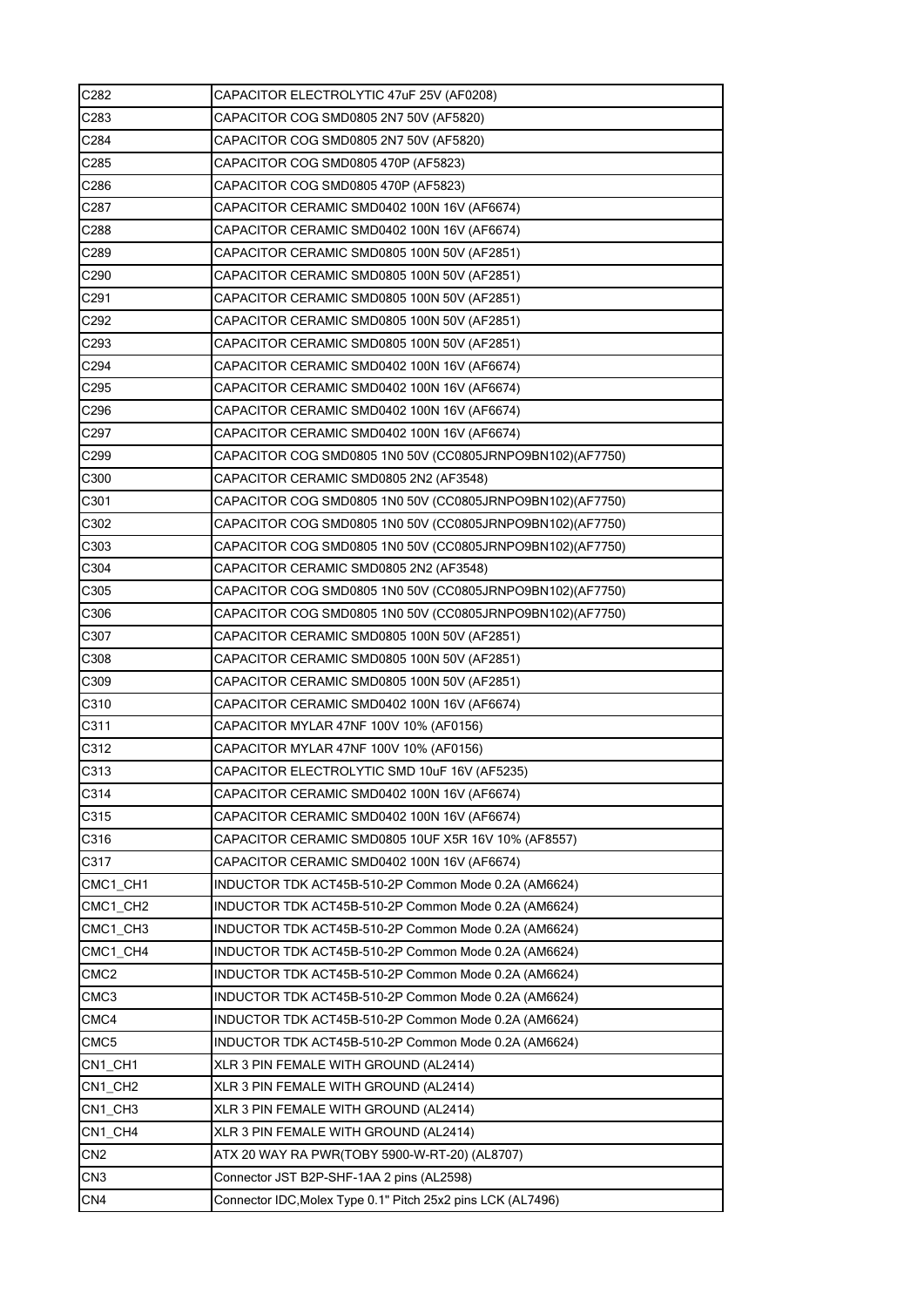| CN <sub>5</sub>                  | Connector IDC, Molex Type 0.1" Pitch 13x2 pins LCK (AL6401)        |
|----------------------------------|--------------------------------------------------------------------|
| CN <sub>6</sub>                  | TOBY 5900-W-ST-04 (AL8706)                                         |
| CN7                              | SKT USB MICRO B (AL8412)                                           |
| CN <sub>8</sub>                  | SIL 5 M STRT NF                                                    |
| CN <sub>9</sub>                  | XLR 3 PIN MALE WITH GROUND (AL2413)                                |
| <b>CN10</b>                      | XLR 3 PIN MALE WITH GROUND (AL2413)                                |
| <b>CN11</b>                      | XLR 3 PIN MALE WITH GROUND (AL2413)                                |
| <b>CN12</b>                      | XLR 3 PIN MALE WITH GROUND (AL2413)                                |
| <b>CN13</b>                      | PHONO HORIZONTAL DUAL VERTICAL (AL0556)                            |
| <b>CN14</b>                      | PHONO HORIZONTAL DUAL VERTICAL (AL0556)                            |
| <b>CN15</b>                      | PHONO HORIZONTAL DUAL VERTICAL (AL0556)                            |
| <b>CN16</b>                      | XLR 3 PIN MALE WITH GROUND (AL2413)                                |
| <b>CN17</b>                      | RCA PHONO SINGLE 90DEG (AL4895)                                    |
| <b>CN18</b>                      | Connector BOX, Molex Type 0.1" Pitch 5x2 pins Male 90 Deg (AL4334) |
| <b>CN19</b>                      | Connector IDC, Molex Type 0.1" Pitch 13x2 pins LCK (AL6401)        |
| <b>CN20</b>                      | TOBY 5900-W-RT-04 (AL8218)                                         |
| D <sub>1</sub> CH <sub>1</sub>   | DIODE SIGNAL SMD LL4148 (AE5343)                                   |
| D1 CH <sub>2</sub>               | DIODE SIGNAL SMD LL4148 (AE5343)                                   |
| $DI$ <sub><math>CH3</math></sub> | DIODE SIGNAL SMD LL4148 (AE5343)                                   |
| $D1$ <sub></sub> CH <sub>4</sub> | DIODE SIGNAL SMD LL4148 (AE5343)                                   |
| D <sub>2</sub> _CH <sub>1</sub>  | DIODE SIGNAL SMD LL4148 (AE5343)                                   |
| D <sub>2</sub> CH <sub>2</sub>   | DIODE SIGNAL SMD LL4148 (AE5343)                                   |
| D <sub>2</sub> CH <sub>3</sub>   | DIODE SIGNAL SMD LL4148 (AE5343)                                   |
| D <sub>2</sub> CH <sub>4</sub>   | DIODE SIGNAL SMD LL4148 (AE5343)                                   |
| D <sub>3</sub> _CH <sub>1</sub>  | DIODE SIGNAL SMD LL4148 (AE5343)                                   |
| D <sub>3</sub> _CH <sub>2</sub>  | DIODE SIGNAL SMD LL4148 (AE5343)                                   |
| D <sub>3</sub> CH <sub>3</sub>   | DIODE SIGNAL SMD LL4148 (AE5343)                                   |
| D3_CH4                           | DIODE SIGNAL SMD LL4148 (AE5343)                                   |
| D <sub>4</sub> _CH <sub>1</sub>  | DIODE SIGNAL SMD LL4148 (AE5343)                                   |
| D4 CH <sub>2</sub>               | DIODE SIGNAL SMD LL4148 (AE5343)                                   |
| D4_CH3                           | DIODE SIGNAL SMD LL4148 (AE5343)                                   |
| D4_CH4                           | DIODE SIGNAL SMD LL4148 (AE5343)                                   |
| D5_CH1                           | DIODE SIGNAL SMD LL4148 (AE5343)                                   |
| D5_CH2                           | DIODE SIGNAL SMD LL4148 (AE5343)                                   |
| D5 CH3                           | DIODE SIGNAL SMD LL4148 (AE5343)                                   |
| D5_CH4                           | DIODE SIGNAL SMD LL4148 (AE5343)                                   |
| D <sub>6</sub>                   | DIODE RECTIFIER 1N4002 (AE0005)                                    |
| D7                               | BZX79C22V 22V ZENER DIODE (AE4933)                                 |
| D8                               | DIODE FAST AVALANCHE SMD BYG80G 400V 2A (AE5412)                   |
| D9                               | DIODE FAST AVALANCHE SMD BYG80G 400V 2A (AE5412)                   |
| D <sub>10</sub>                  | DIODE SIGNAL SMD LL4148 (AE5343)                                   |
| D11                              | DIODE SIGNAL SMD LL4148 (AE5343)                                   |
| D <sub>12</sub>                  | DIODE SIGNAL SMD LL4148 (AE5343)                                   |
| D <sub>13</sub>                  | DIODE SIGNAL SMD LL4148 (AE5343)                                   |
| D <sub>14</sub>                  | DIODE SIGNAL SMD LL4148 (AE5343)                                   |
| D15                              | DIODE SIGNAL SMD LL4148 (AE5343)                                   |
| D17                              | DIODE SIGNAL SMD LL4148 (AE5343)                                   |
| F1                               | FUSE SMD BOURNS RESETTABLE MF-SM050-2 30V1A (AE5481)               |
| FID1                             | <b>SMD FIDUCIAL BS</b>                                             |
| FID <sub>2</sub>                 | SMD FIDUCIAL BS                                                    |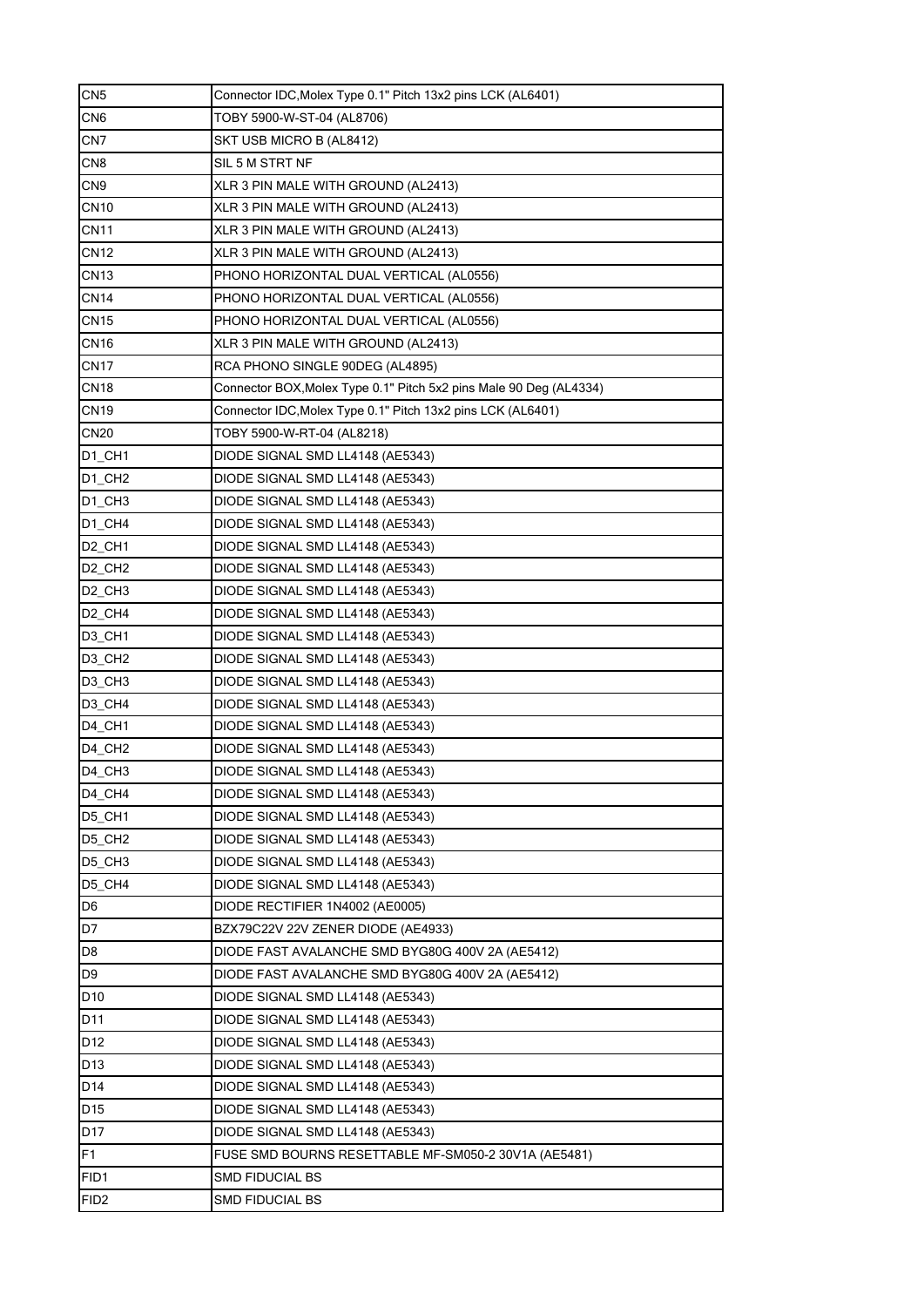| FID <sub>3</sub>       | SMD FIDUCIAL                                                       |
|------------------------|--------------------------------------------------------------------|
| FID4                   | <b>SMD FIDUCIAL</b>                                                |
| JP1                    | JUMP 2 OPTION LINK (AL8068)                                        |
| L1                     | INDUCTOR SUMIDA RCH875-101K 100uH (AM5005)                         |
| L2                     | FERRITE BEAD SMD1206 (AF2996)                                      |
| L5                     | INDUCTOR SMD 4.7UH 350mA (AM3578)                                  |
| L7                     | IND SMD-DO5010H-153MLB(COILCRAFT) 15UH 4.5A (AM8370)               |
| L8                     | FERRITE BEAD SMD1206 (AF2996)                                      |
| L9                     | INDUCTOR TDK ACT45B-510-2P Common Mode 0.2A (AM6624)               |
| L10                    | INDUCTOR TDK ACT45B-510-2P Common Mode 0.2A (AM6624)               |
| L <sub>11</sub>        | INDUCTOR TDK ACT45B-510-2P Common Mode 0.2A (AM6624)               |
| L12                    | INDUCTOR TDK ACT45B-510-2P Common Mode 0.2A (AM6624)               |
| LD1                    | LED SMD KINGBRIGHT RED (KP-2012SRC-PRV)(RS-466-3813) 0805 (AE7321) |
| LD <sub>2</sub>        | LED CYL SUN 3mm CLEAR BLUE (AE5147)                                |
| LD <sub>3</sub>        | LED CYL SUN 3mm CLEAR YELLOW (AE6107)                              |
| LK1                    | RESISTOR CARBON SMD0402 0R0 (AC7350)                               |
| LK <sub>2</sub>        | RESISTOR CARBON SMD0402 0R0 (AC7350)                               |
| LK <sub>3</sub>        | RESISTOR SMD NOT FITTED 0402                                       |
| LK4                    | RESISTOR SMD NOT FITTED 0402                                       |
| Q1 CH1                 | TRANSISTOR SMD JFET N CHANNEL MMBFJ108 (AE7388)                    |
| $Q1$ <sub></sub> $CH2$ | TRANSISTOR SMD JFET N CHANNEL MMBFJ108 (AE7388)                    |
| $Q1$ <sub></sub> $CH3$ | TRANSISTOR SMD JFET N CHANNEL MMBFJ108 (AE7388)                    |
| Q1_CH4                 | TRANSISTOR SMD JFET N CHANNEL MMBFJ108 (AE7388)                    |
| Q2 CH1                 | TRANSISTOR SMD JFET N CHANNEL MMBFJ108 (AE7388)                    |
| Q2_CH2                 | TRANSISTOR SMD JFET N CHANNEL MMBFJ108 (AE7388)                    |
| $Q2$ <sub>CH3</sub>    | TRANSISTOR SMD JFET N CHANNEL MMBFJ108 (AE7388)                    |
| Q2 CH4                 | TRANSISTOR SMD JFET N CHANNEL MMBFJ108 (AE7388)                    |
| Q3_CH1                 | TRANSISTOR SMD JFET N CHANNEL MMBFJ108 (AE7388)                    |
| $Q3$ <sub>CH2</sub>    | TRANSISTOR SMD JFET N CHANNEL MMBFJ108 (AE7388)                    |
| Q3_CH3                 | TRANSISTOR SMD JFET N CHANNEL MMBFJ108 (AE7388)                    |
| Q3 CH4                 | TRANSISTOR SMD JFET N CHANNEL MMBFJ108 (AE7388)                    |
| Q4_CH1                 | TRANSISTOR SMD JFET N CHANNEL MMBFJ108 (AE7388)                    |
| Q4_CH2                 | TRANSISTOR SMD JFET N CHANNEL MMBFJ108 (AE7388)                    |
| Q4_CH3                 | TRANSISTOR SMD JFET N CHANNEL MMBFJ108 (AE7388)                    |
| Q4_CH4                 | TRANSISTOR SMD JFET N CHANNEL MMBFJ108 (AE7388)                    |
| Q5_CH1                 | TRANSISTOR PNP BC858B (AE3042)                                     |
| Q5_CH2                 | TRANSISTOR PNP BC858B (AE3042)                                     |
| Q5_CH3                 | TRANSISTOR PNP BC858B (AE3042)                                     |
| Q5_CH4                 | TRANSISTOR PNP BC858B (AE3042)                                     |
| Q6_CH1                 | TRANSISTOR PNP BC858B (AE3042)                                     |
| Q6_CH2                 | TRANSISTOR PNP BC858B (AE3042)                                     |
| Q6_CH3                 | TRANSISTOR PNP BC858B (AE3042)                                     |
| Q6_CH4                 | TRANSISTOR PNP BC858B (AE3042)                                     |
| Q7_CH1                 | TRANSISTOR PNP BC858B (AE3042)                                     |
| Q7_CH2                 | TRANSISTOR PNP BC858B (AE3042)                                     |
| Q7_CH3                 | TRANSISTOR PNP BC858B (AE3042)                                     |
| Q7_CH4                 | TRANSISTOR PNP BC858B (AE3042)                                     |
| Q8_CH1                 | TRANSISTOR PNP BC858B (AE3042)                                     |
| Q8_CH2                 | TRANSISTOR PNP BC858B (AE3042)                                     |
| Q8_CH3                 | TRANSISTOR PNP BC858B (AE3042)                                     |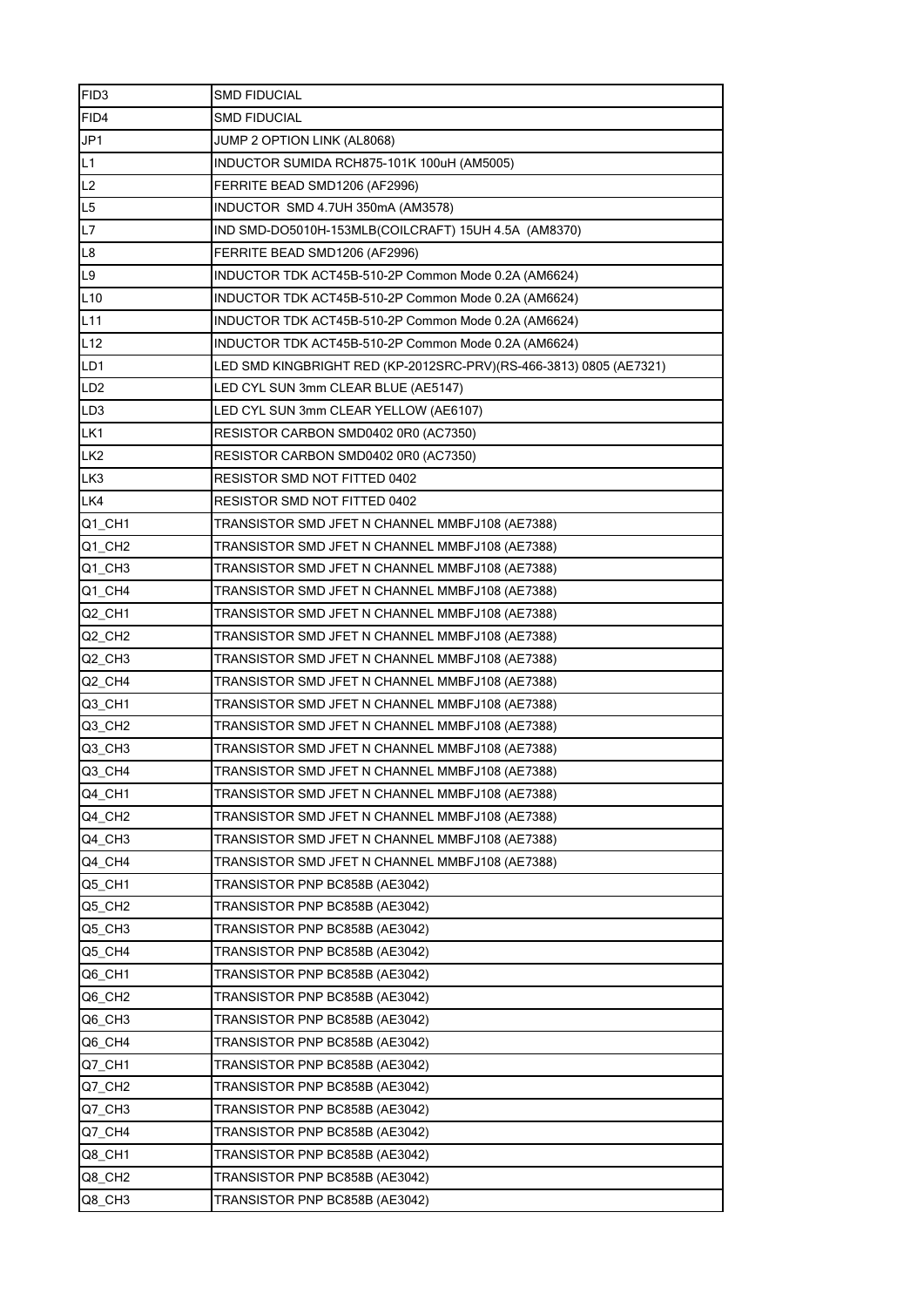| Q8 CH4                         | TRANSISTOR PNP BC858B (AE3042)                                  |
|--------------------------------|-----------------------------------------------------------------|
| Q9_CH1                         | TRANSISTOR PNP BC856A (AE5205)                                  |
| Q9_CH2                         | TRANSISTOR PNP BC856A (AE5205)                                  |
| Q9_CH3                         | TRANSISTOR PNP BC856A (AE5205)                                  |
| Q9_CH4                         | TRANSISTOR PNP BC856A (AE5205)                                  |
| Q10_CH1                        | TRANSISTOR NPN BC848B (AE3332)                                  |
| Q10_CH2                        | TRANSISTOR NPN BC848B (AE3332)                                  |
| Q10_CH3                        | TRANSISTOR NPN BC848B (AE3332)                                  |
| Q10 CH4                        | TRANSISTOR NPN BC848B (AE3332)                                  |
| Q11_CH1                        | TRANSISTOR PNP 2SB737 (AE8069)                                  |
| Q11_CH2                        | TRANSISTOR PNP 2SB737 (AE8069)                                  |
| Q11_CH3                        | TRANSISTOR PNP 2SB737 (AE8069)                                  |
| Q11_CH4                        | TRANSISTOR PNP 2SB737 (AE8069)                                  |
| Q12_CH1                        | TRANSISTOR PNP 2SB737 (AE8069)                                  |
| Q12_CH2                        | TRANSISTOR PNP 2SB737 (AE8069)                                  |
| Q12_CH3                        | TRANSISTOR PNP 2SB737 (AE8069)                                  |
| Q12_CH4                        | TRANSISTOR PNP 2SB737 (AE8069)                                  |
| Q13_CH1                        | TRANSISTOR NPN BC848B (AE3332)                                  |
| Q13_CH2                        | TRANSISTOR NPN BC848B (AE3332)                                  |
| Q13_CH3                        | TRANSISTOR NPN BC848B (AE3332)                                  |
| Q13_CH4                        | TRANSISTOR NPN BC848B (AE3332)                                  |
| Q14                            | TRANSISTOR NPN POWER MJE340 (AE8155)                            |
| Q15                            | TRANSISTOR NPN BC846 (AE6061)                                   |
| Q16                            | TRANSISTOR NPN BC846 (AE6061)                                   |
| Q17                            | TRANSISTOR MOSFET N-CHANNEL 60-V (D-S) VISHAY Si4470EY (AE5835) |
| Q18                            | TRANSISTOR NPN BC848B (AE3332)                                  |
| Q19                            | TRANSISTOR NPN BC848B (AE3332)                                  |
| Q20                            | TRANSISTOR PNP BC858B (AE3042)                                  |
| Q21                            | TRANSISTOR PNP BC858B (AE3042)                                  |
| Q22                            | TRANSISTOR PNP BC858B (AE3042)                                  |
| Q <sub>23</sub>                | TRANSISTOR MOSFET N-CHANNEL 60-V (D-S) VISHAY Si4470EY (AE5835) |
| Q26                            | TRANSISTOR NPN BC848B (AE3332)                                  |
| Q27                            | TRANSISTOR NPN BC848B (AE3332)                                  |
| Q28                            | TRANSISTOR NPN BC848B (AE3332)                                  |
| Q29                            | TRANSISTOR NPN BC848B (AE3332)                                  |
| Q30                            | TRANSISTOR NPN BC848B (AE3332)                                  |
| Q31                            | TRANSISTOR NPN BC848B (AE3332)                                  |
| Q32                            | TRANSISTOR NPN BC848B (AE3332)                                  |
| Q <sub>33</sub>                | TRANSISTOR NPN BC848B (AE3332)                                  |
| Q <sub>34</sub>                | TRANSISTOR NPN BC848B (AE3332)                                  |
| R <sub>1</sub> CH <sub>1</sub> | RESISTOR CARBON SMD0402 10K 1% (AC7359)                         |
| R <sub>1</sub> CH <sub>2</sub> | RESISTOR CARBON SMD0402 10K 1% (AC7359)                         |
| R <sub>1</sub> CH <sub>3</sub> | RESISTOR CARBON SMD0402 10K 1% (AC7359)                         |
| R <sub>1</sub> CH <sub>4</sub> | RESISTOR CARBON SMD0402 10K 1% (AC7359)                         |
| R <sub>2</sub> CH <sub>1</sub> | RESISTOR CARBON SMD0402 10K 1% (AC7359)                         |
| R <sub>2</sub> CH <sub>2</sub> | RESISTOR CARBON SMD0402 10K 1% (AC7359)                         |
| R <sub>2</sub> CH <sub>3</sub> | RESISTOR CARBON SMD0402 10K 1% (AC7359)                         |
| R <sub>2</sub> CH <sub>4</sub> | RESISTOR CARBON SMD0402 10K 1% (AC7359)                         |
| R3 CH1                         | RESISTOR CARBON SMD0402 4K7 1% (AC7358)                         |
|                                |                                                                 |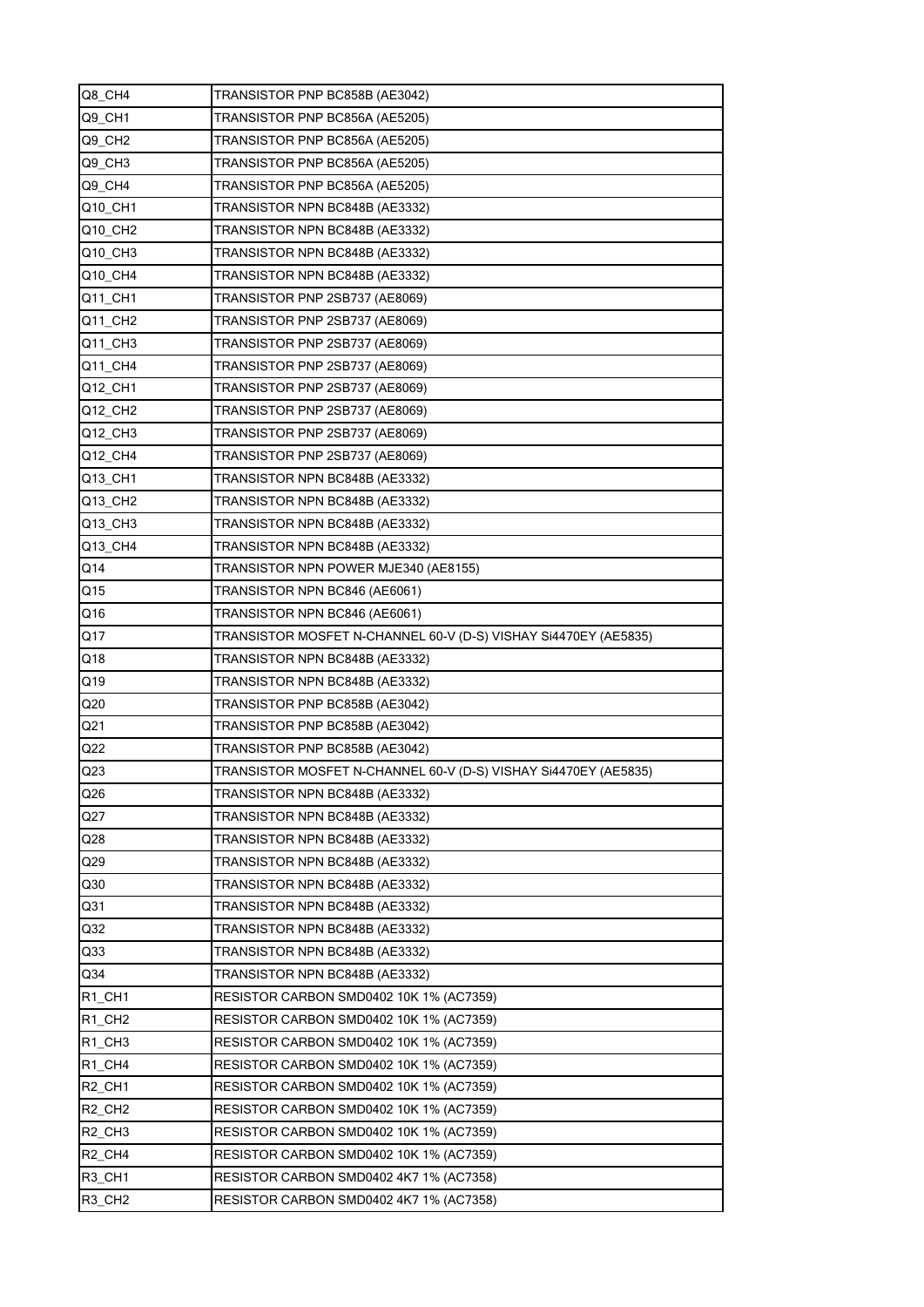| R3_CH3                           | RESISTOR CARBON SMD0402 4K7 1% (AC7358)   |
|----------------------------------|-------------------------------------------|
| R3_CH4                           | RESISTOR CARBON SMD0402 4K7 1% (AC7358)   |
| R4_CH1                           | RESISTOR CARBON SMD0402 10R 1% (AC7351)   |
| R4 CH <sub>2</sub>               | RESISTOR CARBON SMD0402 10R 1% (AC7351)   |
| R4 CH3                           | RESISTOR CARBON SMD0402 10R 1% (AC7351)   |
| R4_CH4                           | RESISTOR CARBON SMD0402 10R 1% (AC7351)   |
| R5_CH1                           | RESISTOR CARBON SMD0402 22R 1% (AC7352)   |
| R5_CH2                           | RESISTOR CARBON SMD0402 22R 1% (AC7352)   |
| R5 CH3                           | RESISTOR CARBON SMD0402 22R 1% (AC7352)   |
| R5_CH4                           | RESISTOR CARBON SMD0402 22R 1% (AC7352)   |
| R6_CH1                           | RESISTOR CARBON SMD0402 47R 1% (AC7281)   |
| R6_CH <sub>2</sub>               | RESISTOR CARBON SMD0402 47R 1% (AC7281)   |
| R6_CH3                           | RESISTOR CARBON SMD0402 47R 1% (AC7281)   |
| R6_CH4                           | RESISTOR CARBON SMD0402 47R 1% (AC7281)   |
| R7_CH1                           | RESISTOR CARBON SMD0402 10R 1% (AC7351)   |
| <b>R7_CH2</b>                    | RESISTOR CARBON SMD0402 10R 1% (AC7351)   |
| R7_CH3                           | RESISTOR CARBON SMD0402 10R 1% (AC7351)   |
| R7_CH4                           | RESISTOR CARBON SMD0402 10R 1% (AC7351)   |
| R8_CH1                           | RESISTOR METAL SMD0402 6K8 0.5% (AC8473)  |
| R8_CH2                           | RESISTOR METAL SMD0402 6K8 0.5% (AC8473)  |
| R8_CH3                           | RESISTOR METAL SMD0402 6K8 0.5% (AC8473)  |
| R8_CH4                           | RESISTOR METAL SMD0402 6K8 0.5% (AC8473)  |
| R9 CH1                           | RESISTOR CARBON SMD0402 4K7 1% (AC7358)   |
| R9_CH2                           | RESISTOR CARBON SMD0402 4K7 1% (AC7358)   |
| R9_CH3                           | RESISTOR CARBON SMD0402 4K7 1% (AC7358)   |
| R9_CH4                           | RESISTOR CARBON SMD0402 4K7 1% (AC7358)   |
| R10_CH1                          | RESISTOR CARBON SMD0805 220K 5% (AC4108)  |
| R <sub>10</sub> _CH <sub>2</sub> | RESISTOR CARBON SMD0805 220K 5% (AC4108)  |
| R10_CH3                          | RESISTOR CARBON SMD0805 220K 5% (AC4108)  |
| R <sub>10</sub> CH <sub>4</sub>  | RESISTOR CARBON SMD0805 220K 5% (AC4108)  |
| <b>R11 CH1</b>                   | RESISTOR CARBON SMD0805 220K 5% (AC4108)  |
| R11_CH2                          | RESISTOR CARBON SMD0805 220K 5% (AC4108)  |
| <b>R11 CH3</b>                   | RESISTOR CARBON SMD0805 220K 5% (AC4108)  |
| R11_CH4                          | RESISTOR CARBON SMD0805 220K 5% (AC4108)  |
| R <sub>12</sub> CH <sub>1</sub>  | RESISTOR CARBON SMD0805 220K 5% (AC4108)  |
| R12_CH2                          | RESISTOR CARBON SMD0805 220K 5% (AC4108)  |
| R <sub>12</sub> _CH <sub>3</sub> | RESISTOR CARBON SMD0805 220K 5% (AC4108)  |
| R12 CH4                          | RESISTOR CARBON SMD0805 220K 5% (AC4108)  |
| R13_CH1                          | RESISTOR CARBON SMD0805 220K 5% (AC4108)  |
| R13_CH2                          | RESISTOR CARBON SMD0805 220K 5% (AC4108)  |
| R13_CH3                          | RESISTOR CARBON SMD0805 220K 5% (AC4108)  |
| R <sub>13</sub> _CH4             | RESISTOR CARBON SMD0805 220K 5% (AC4108)  |
| <b>R14 CH1</b>                   | RESISTOR METAL SMD0402 100K 0.5% (AC8486) |
| R14_CH2                          | RESISTOR METAL SMD0402 100K 0.5% (AC8486) |
| R <sub>14</sub> _CH <sub>3</sub> | RESISTOR METAL SMD0402 100K 0.5% (AC8486) |
| R <sub>14_CH4</sub>              | RESISTOR METAL SMD0402 100K 0.5% (AC8486) |
| R <sub>15</sub> _CH <sub>1</sub> | RESISTOR METAL SMD0402 100K 0.5% (AC8486) |
| R <sub>15</sub> _CH <sub>2</sub> | RESISTOR METAL SMD0402 100K 0.5% (AC8486) |
| R <sub>15</sub> _CH <sub>3</sub> | RESISTOR METAL SMD0402 100K 0.5% (AC8486) |
| R15_CH4                          | RESISTOR METAL SMD0402 100K 0.5% (AC8486) |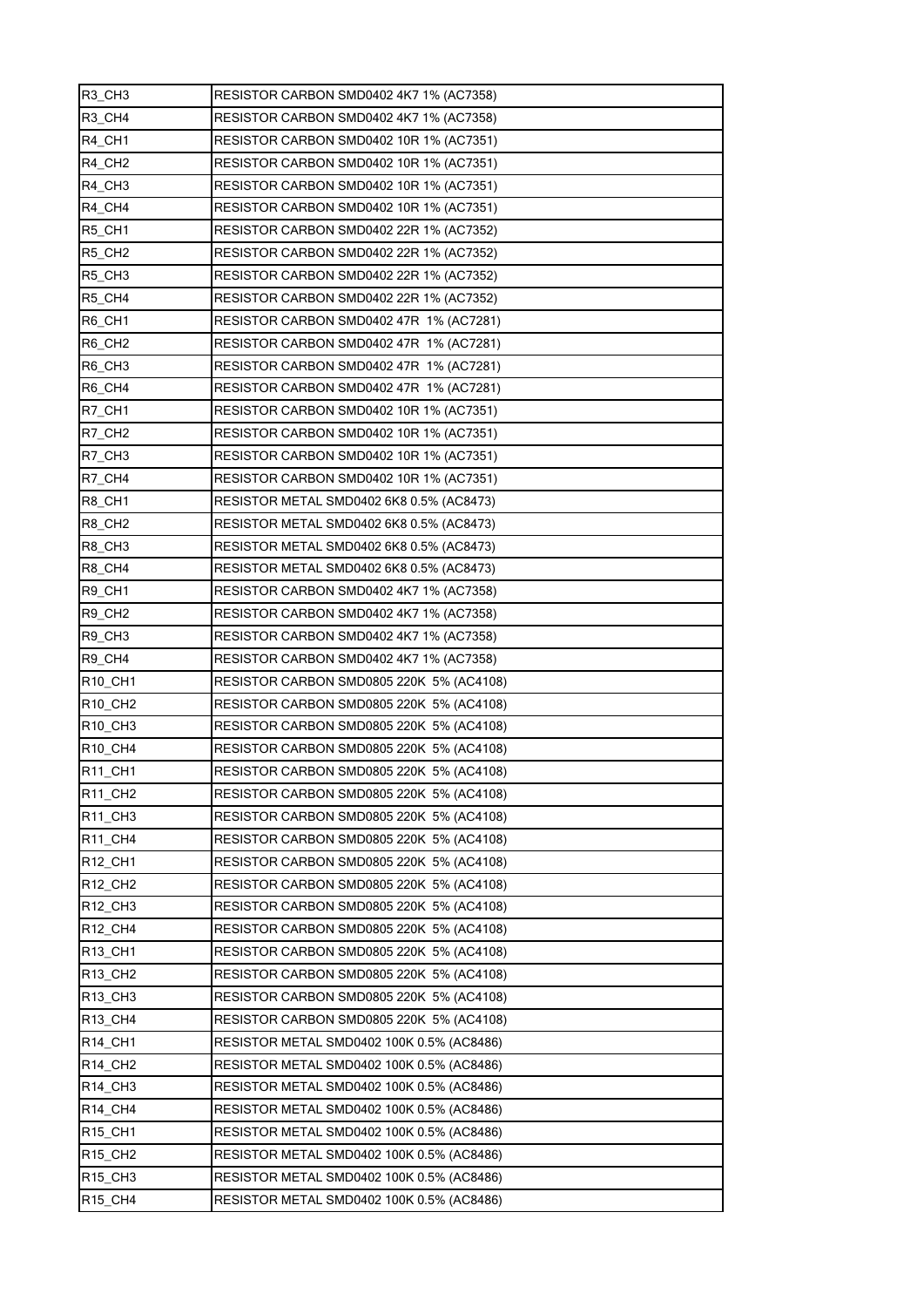| R16_CH1                          | RESISTOR METAL SMD0402 100K 0.5% (AC8486) |
|----------------------------------|-------------------------------------------|
| R16_CH2                          | RESISTOR METAL SMD0402 100K 0.5% (AC8486) |
| R <sub>16</sub> CH <sub>3</sub>  | RESISTOR METAL SMD0402 100K 0.5% (AC8486) |
| R <sub>16</sub> _CH4             | RESISTOR METAL SMD0402 100K 0.5% (AC8486) |
| R17_CH1                          | RESISTOR METAL SMD0402 100K 0.5% (AC8486) |
| R17_CH2                          | RESISTOR METAL SMD0402 100K 0.5% (AC8486) |
| R <sub>17</sub> _CH <sub>3</sub> | RESISTOR METAL SMD0402 100K 0.5% (AC8486) |
| R17_CH4                          | RESISTOR METAL SMD0402 100K 0.5% (AC8486) |
| R18_CH1                          | RESISTOR CARBON SMD0402 10K 1% (AC7359)   |
| <b>R18 CH2</b>                   | RESISTOR CARBON SMD0402 10K 1% (AC7359)   |
| R <sub>18</sub> _CH <sub>3</sub> | RESISTOR CARBON SMD0402 10K 1% (AC7359)   |
| R18_CH4                          | RESISTOR CARBON SMD0402 10K 1% (AC7359)   |
| R <sub>19</sub> _CH <sub>1</sub> | RESISTOR CARBON SMD0402 10K 1% (AC7359)   |
| R <sub>19</sub> _CH <sub>2</sub> | RESISTOR CARBON SMD0402 10K 1% (AC7359)   |
| R <sub>19</sub> CH <sub>3</sub>  | RESISTOR CARBON SMD0402 10K 1% (AC7359)   |
| <b>R19 CH4</b>                   | RESISTOR CARBON SMD0402 10K 1% (AC7359)   |
| R20_CH1                          | RESISTOR CARBON SMD0402 10K 1% (AC7359)   |
| R20_CH2                          | RESISTOR CARBON SMD0402 10K 1% (AC7359)   |
| <b>R20 CH3</b>                   | RESISTOR CARBON SMD0402 10K 1% (AC7359)   |
| R20_CH4                          | RESISTOR CARBON SMD0402 10K 1% (AC7359)   |
| R21_CH1                          | RESISTOR CARBON SMD0402 10K 1% (AC7359)   |
| R21_CH2                          | RESISTOR CARBON SMD0402 10K 1% (AC7359)   |
| R21 CH3                          | RESISTOR CARBON SMD0402 10K 1% (AC7359)   |
| R21_CH4                          | RESISTOR CARBON SMD0402 10K 1% (AC7359)   |
| R22_CH1                          | RESISTOR METAL SMD0402 18K 0.5% (AC8477)  |
| <b>R22_CH2</b>                   | RESISTOR METAL SMD0402 18K 0.5% (AC8477)  |
| <b>R22 CH3</b>                   | RESISTOR METAL SMD0402 18K 0.5% (AC8477)  |
| <b>R22 CH4</b>                   | RESISTOR METAL SMD0402 18K 0.5% (AC8477)  |
| <b>R23 CH1</b>                   | RESISTOR METAL SMD0402 8K2 0.5% (AC8474)  |
| R23_CH2                          | RESISTOR METAL SMD0402 8K2 0.5% (AC8474)  |
| <b>R23 CH3</b>                   | RESISTOR METAL SMD0402 8K2 0.5% (AC8474)  |
| R23_CH4                          | RESISTOR METAL SMD0402 8K2 0.5% (AC8474)  |
| R24_CH1                          | RESISTOR CARBON SMD0402 2K2 1% (AC8431)   |
| R24_CH2                          | RESISTOR CARBON SMD0402 2K2 1% (AC8431)   |
| R24 CH3                          | RESISTOR CARBON SMD0402 2K2 1% (AC8431)   |
| R24_CH4                          | RESISTOR CARBON SMD0402 2K2 1% (AC8431)   |
| <b>R25_CH1</b>                   | RESISTOR CARBON SMD0402 1K0 1% (AC7404)   |
| R25_CH2                          | RESISTOR CARBON SMD0402 1K0 1% (AC7404)   |
| R25_CH3                          | RESISTOR CARBON SMD0402 1K0 1% (AC7404)   |
| R25_CH4                          | RESISTOR CARBON SMD0402 1K0 1% (AC7404)   |
| R26_CH1                          | RESISTOR METAL SMD0402 220R 0.5% (AC8458) |
| <b>R26 CH2</b>                   | RESISTOR METAL SMD0402 220R 0.5% (AC8458) |
| R26_CH3                          | RESISTOR METAL SMD0402 220R 0.5% (AC8458) |
| R26_CH4                          | RESISTOR METAL SMD0402 220R 0.5% (AC8458) |
| <b>R27_CH1</b>                   | RESISTOR METAL SMD0402 150R 0.5% (AC8456) |
| R27_CH2                          | RESISTOR METAL SMD0402 150R 0.5% (AC8456) |
| R27_CH3                          | RESISTOR METAL SMD0402 150R 0.5% (AC8456) |
| R27_CH4                          | RESISTOR METAL SMD0402 150R 0.5% (AC8456) |
| R28_CH1                          | RESISTOR METAL SMD0402 680R 0.5% (AC8464) |
| <b>R28_CH2</b>                   | RESISTOR METAL SMD0402 680R 0.5% (AC8464) |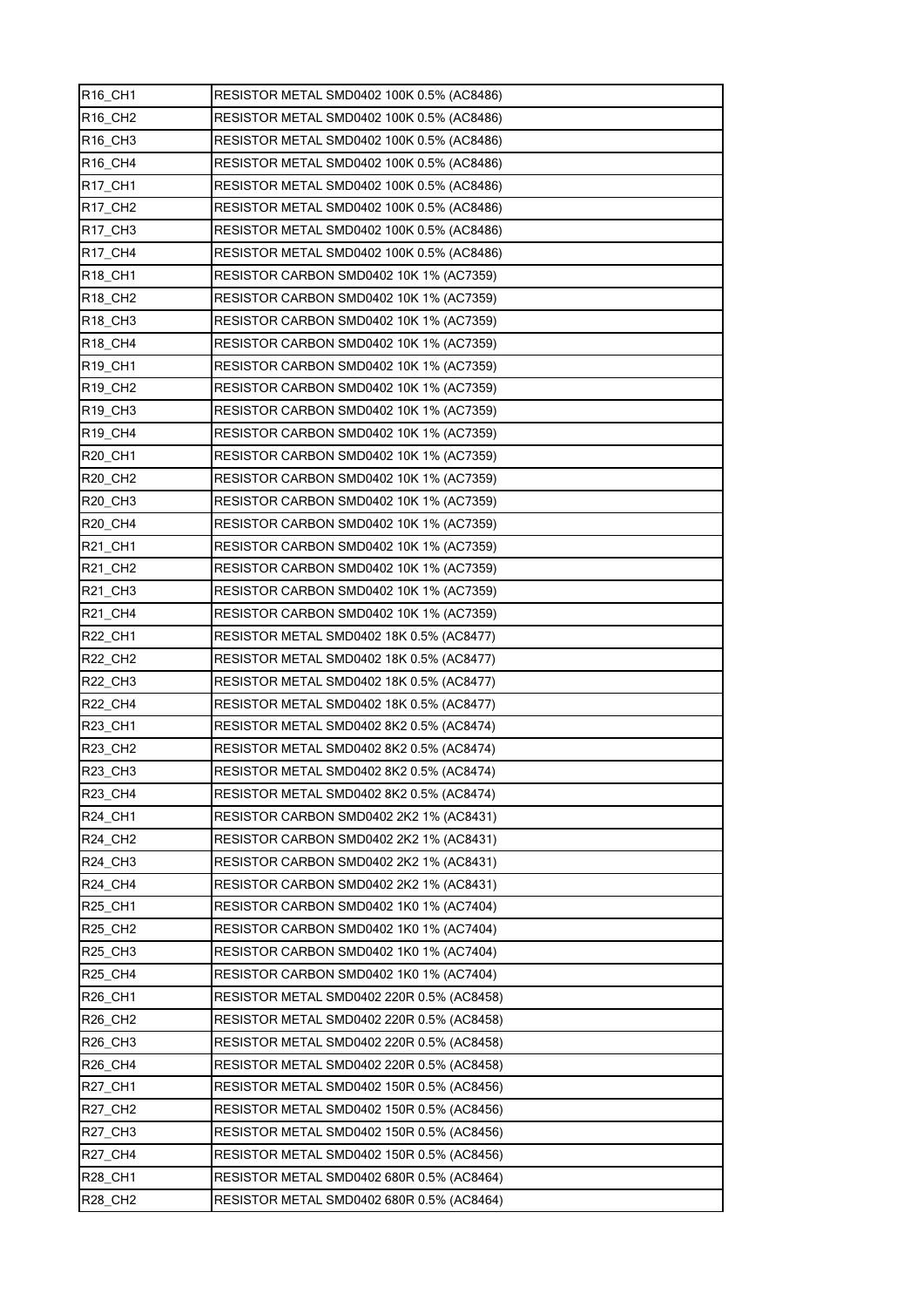| R28_CH3             | RESISTOR METAL SMD0402 680R 0.5% (AC8464) |
|---------------------|-------------------------------------------|
| <b>R28_CH4</b>      | RESISTOR METAL SMD0402 680R 0.5% (AC8464) |
| R29_CH1             | RESISTOR CARBON SMD0402 10R 1% (AC7351)   |
| R29_CH2             | RESISTOR CARBON SMD0402 10R 1% (AC7351)   |
| <b>R29 CH3</b>      | RESISTOR CARBON SMD0402 10R 1% (AC7351)   |
| R29_CH4             | RESISTOR CARBON SMD0402 10R 1% (AC7351)   |
| R30_CH1             | RESISTOR METAL SMD0402 18K 0.5% (AC8477)  |
| R30_CH2             | RESISTOR METAL SMD0402 18K 0.5% (AC8477)  |
| R30 CH3             | RESISTOR METAL SMD0402 18K 0.5% (AC8477)  |
| R30_CH4             | RESISTOR METAL SMD0402 18K 0.5% (AC8477)  |
| R31_CH1             | RESISTOR METAL SMD0402 8K2 0.5% (AC8474)  |
| R31_CH2             | RESISTOR METAL SMD0402 8K2 0.5% (AC8474)  |
| R31_CH3             | RESISTOR METAL SMD0402 8K2 0.5% (AC8474)  |
| <b>R31 CH4</b>      | RESISTOR METAL SMD0402 8K2 0.5% (AC8474)  |
| R32_CH1             | RESISTOR METAL SMD0402 3K3 0.5% (AC8470)  |
| R32 CH <sub>2</sub> | RESISTOR METAL SMD0402 3K3 0.5% (AC8470)  |
| R32_CH3             | RESISTOR METAL SMD0402 3K3 0.5% (AC8470)  |
| <b>R32 CH4</b>      | RESISTOR METAL SMD0402 3K3 0.5% (AC8470)  |
| R33                 | RESISTOR METAL SMD0402 680R 0.5% (AC8464) |
| R33_CH1             | RESISTOR METAL SMD0402 1K5 0.5% (AC8467)  |
| R33_CH2             | RESISTOR METAL SMD0402 1K5 0.5% (AC8467)  |
| R33_CH3             | RESISTOR METAL SMD0402 1K5 0.5% (AC8467)  |
| R33 CH4             | RESISTOR METAL SMD0402 1K5 0.5% (AC8467)  |
| <b>R34 CH1</b>      | RESISTOR METAL SMD0402 470R 0.5% (AC8462) |
| R34_CH2             | RESISTOR METAL SMD0402 470R 0.5% (AC8462) |
| R34_CH3             | RESISTOR METAL SMD0402 470R 0.5% (AC8462) |
| R34_CH4             | RESISTOR METAL SMD0402 470R 0.5% (AC8462) |
| R35_CH1             | RESISTOR METAL SMD0402 220R 0.5% (AC8458) |
| R35_CH2             | RESISTOR METAL SMD0402 220R 0.5% (AC8458) |
| <b>R35 CH3</b>      | RESISTOR METAL SMD0402 220R 0.5% (AC8458) |
| R35 CH4             | RESISTOR METAL SMD0402 220R 0.5% (AC8458) |
| R36_CH1             | RESISTOR CARBON SMD0402 68R 1% (AC7354)   |
| R36 CH2             | RESISTOR CARBON SMD0402 68R 1% (AC7354)   |
| R36_CH3             | RESISTOR CARBON SMD0402 68R 1% (AC7354)   |
| R36 CH4             | RESISTOR CARBON SMD0402 68R 1% (AC7354)   |
| R37_CH1             | RESISTOR CARBON SMD0402 10R 1% (AC7351)   |
| <b>R37 CH2</b>      | RESISTOR CARBON SMD0402 10R 1% (AC7351)   |
| R37_CH3             | RESISTOR CARBON SMD0402 10R 1% (AC7351)   |
| R37_CH4             | RESISTOR CARBON SMD0402 10R 1% (AC7351)   |
| R38_CH1             | RESISTOR CARBON SMD0402 10K 1% (AC7359)   |
| R38_CH2             | RESISTOR CARBON SMD0402 10K 1% (AC7359)   |
| <b>R38 CH3</b>      | RESISTOR CARBON SMD0402 10K 1% (AC7359)   |
| R38_CH4             | RESISTOR CARBON SMD0402 10K 1% (AC7359)   |
| R39_CH1             | RESISTOR CARBON SMD0805 47K 5% (AC3035)   |
| R39_CH2             | RESISTOR CARBON SMD0805 47K 5% (AC3035)   |
| R39_CH3             | RESISTOR CARBON SMD0805 47K 5% (AC3035)   |
| R39 CH4             | RESISTOR CARBON SMD0805 47K_5% (AC3035)   |
| R40_CH1             | RESISTOR CARBON SMD0402 10K 1% (AC7359)   |
| <b>R40 CH2</b>      | RESISTOR CARBON SMD0402 10K 1% (AC7359)   |
| R40_CH3             | RESISTOR CARBON SMD0402 10K 1% (AC7359)   |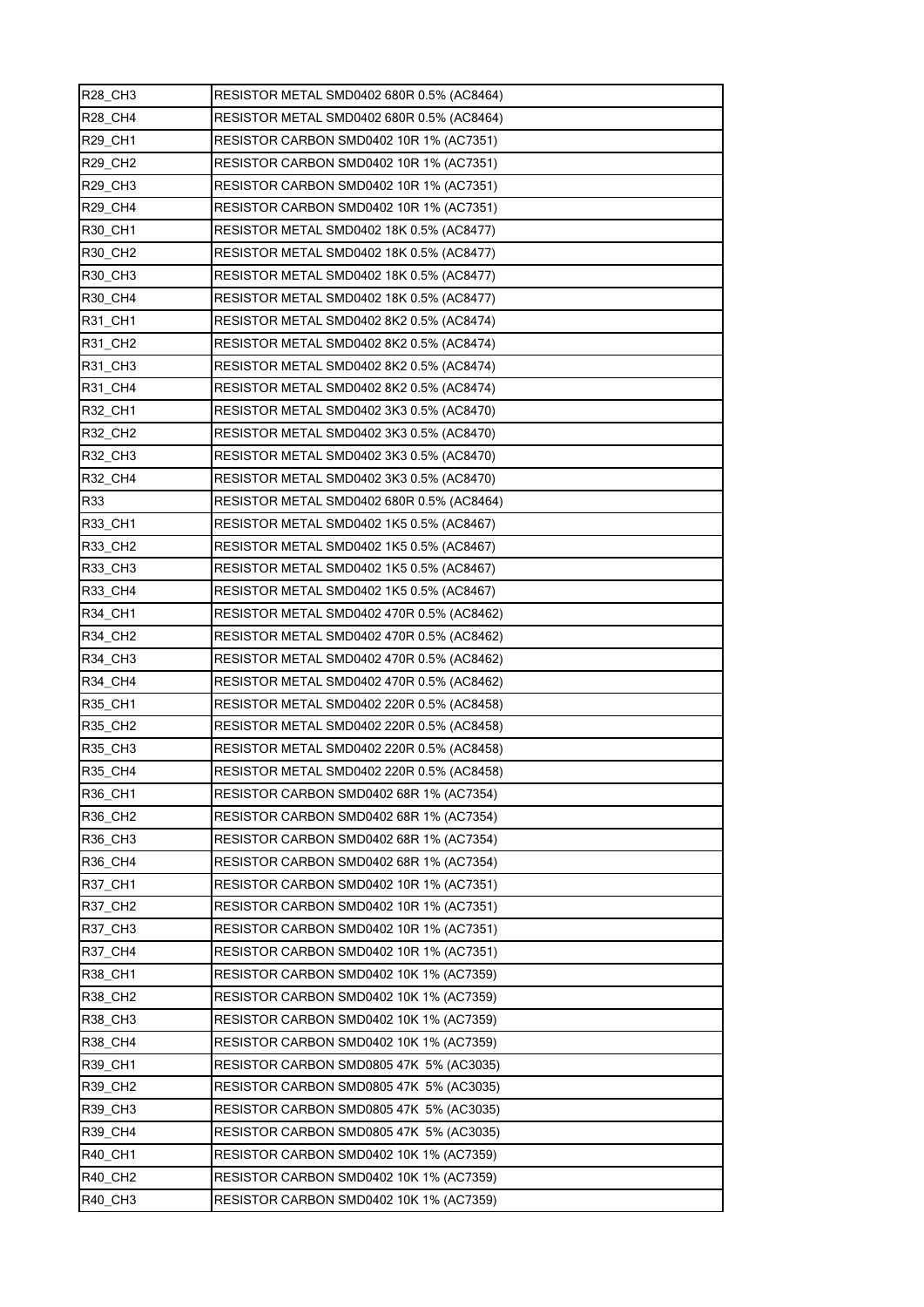| R40 CH4             | RESISTOR CARBON SMD0402 10K 1% (AC7359)         |
|---------------------|-------------------------------------------------|
| <b>R41 CH1</b>      | RESISTOR METAL FILM SMD0805 100R 1% (AC3054)    |
| R41_CH2             | RESISTOR METAL FILM SMD0805 100R 1% (AC3054)    |
| R41_CH3             | RESISTOR METAL FILM SMD0805 100R 1% (AC3054)    |
| <b>R41 CH4</b>      | RESISTOR METAL FILM SMD0805 100R 1% (AC3054)    |
| R42 CH1             | RESISTOR CARBON SMD0805 220K 5% (AC4108)        |
| R42 CH <sub>2</sub> | RESISTOR CARBON SMD0805 220K 5% (AC4108)        |
| R42 CH3             | RESISTOR CARBON SMD0805 220K 5% (AC4108)        |
| <b>R42 CH4</b>      | RESISTOR CARBON SMD0805 220K 5% (AC4108)        |
| R43_CH1             | RESISTOR METAL SMD0402 22K 0.5% (AC8478)        |
| R43 CH <sub>2</sub> | RESISTOR METAL SMD0402 22K 0.5% (AC8478)        |
| R43 CH3             | RESISTOR METAL SMD0402 22K 0.5% (AC8478)        |
| R43_CH4             | RESISTOR METAL SMD0402 22K 0.5% (AC8478)        |
| <b>R44 CH1</b>      | RES SMD TF 1K0 0.5% 0805 MET (H1Y83RQ)(AC6011)  |
| R44 CH <sub>2</sub> | RES SMD TF 1K0 0.5% 0805 MET (H1Y83RQ)(AC6011)  |
| R44 CH3             | RES SMD TF 1K0 0.5% 0805 MET (H1Y83RQ)(AC6011)  |
| R44_CH4             | RES SMD TF 1K0 0.5% 0805 MET (H1Y83RQ)(AC6011)  |
| <b>R45 CH1</b>      | RES SMD TF 22K 0.5% 0805 MET (H1Y85HZ) (AC6021) |
| <b>R45 CH2</b>      | RES SMD TF 22K 0.5% 0805 MET (H1Y85HZ) (AC6021) |
| R45 CH3             | RES SMD TF 22K 0.5% 0805 MET (H1Y85HZ) (AC6021) |
| R45_CH4             | RES SMD TF 22K 0.5% 0805 MET (H1Y85HZ) (AC6021) |
| <b>R46 CH1</b>      | RESISTOR METAL SMD0402 680R 0.5% (AC8464)       |
| R46 CH2             | RESISTOR METAL SMD0402 680R 0.5% (AC8464)       |
| R46 CH3             | RESISTOR METAL SMD0402 680R 0.5% (AC8464)       |
| R46_CH4             | RESISTOR METAL SMD0402 680R 0.5% (AC8464)       |
| R47_CH1             | RESISTOR SMD1206 10R 1% (AC6599)                |
| R47 CH2             | RESISTOR SMD1206 10R 1% (AC6599)                |
| R47_CH3             | RESISTOR SMD1206 10R 1% (AC6599)                |
| <b>R47 CH4</b>      | RESISTOR SMD1206 10R 1% (AC6599)                |
| R48_CH1             | RES SMD TF 22K 0.5% 0805 MET (H1Y85HZ) (AC6021) |
| <b>R48 CH2</b>      | RES SMD TF 22K 0.5% 0805 MET (H1Y85HZ) (AC6021) |
| R48_CH3             | RES SMD TF 22K 0.5% 0805 MET (H1Y85HZ) (AC6021) |
| R48 CH4             | RES SMD TF 22K 0.5% 0805 MET (H1Y85HZ) (AC6021) |
| <b>R49 CH1</b>      |                                                 |
|                     | RESISTOR CARBON SMD0402 10K 1% (AC7359)         |
| <b>R49 CH2</b>      | RESISTOR CARBON SMD0402 10K 1% (AC7359)         |
| R49_CH3             | RESISTOR CARBON SMD0402 10K 1% (AC7359)         |
| R49 CH4             | RESISTOR CARBON SMD0402 10K 1% (AC7359)         |
| <b>R50 CH1</b>      | RES SMD TF 2K0 0.5% 0805 MET (H1Y83ZL) (AC7698) |
| R50 CH2             | RES SMD TF 2K0 0.5% 0805 MET (H1Y83ZL) (AC7698) |
| R50_CH3             | RES SMD TF 2K0 0.5% 0805 MET (H1Y83ZL) (AC7698) |
| R50_CH4             | RES SMD TF 2K0 0.5% 0805 MET (H1Y83ZL) (AC7698) |
| R51_CH1             | RESISTOR METAL SMD0402 47K 0.5% (AC8482)        |
| R51_CH2             | RESISTOR METAL SMD0402 47K 0.5% (AC8482)        |
| R51_CH3             | RESISTOR METAL SMD0402 47K 0.5% (AC8482)        |
| R51_CH4             | RESISTOR METAL SMD0402 47K 0.5% (AC8482)        |
| R52 CH1             | RESISTOR METAL FILM SMD0805 100R 1% (AC3054)    |
| R52_CH2             | RESISTOR METAL FILM SMD0805 100R 1% (AC3054)    |
| R52_CH3             | RESISTOR METAL FILM SMD0805 100R 1% (AC3054)    |
| R52 CH4             | RESISTOR METAL FILM SMD0805 100R 1% (AC3054)    |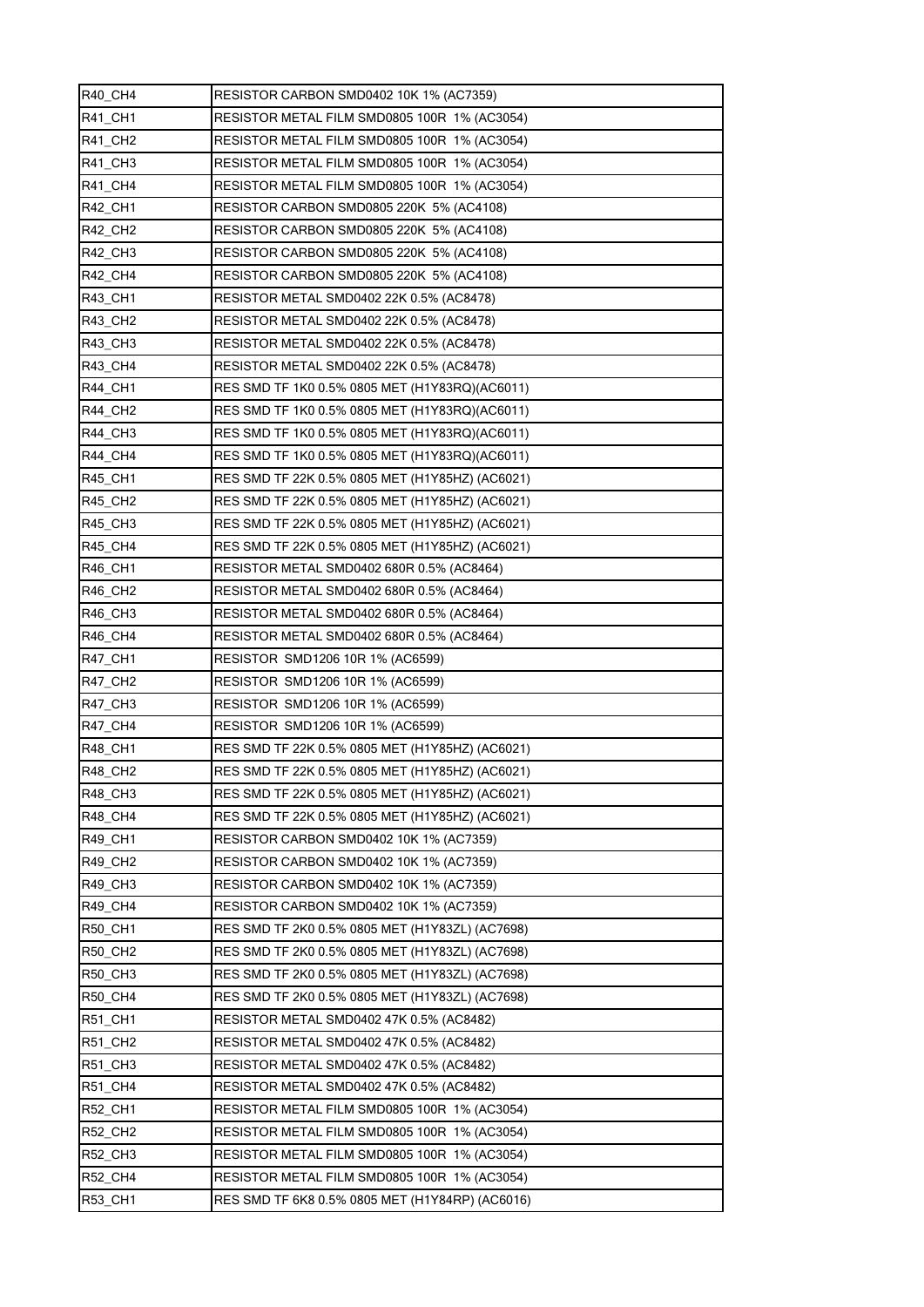| <b>R53 CH2</b> | RES SMD TF 6K8 0.5% 0805 MET (H1Y84RP) (AC6016) |
|----------------|-------------------------------------------------|
| R53_CH3        | RES SMD TF 6K8 0.5% 0805 MET (H1Y84RP) (AC6016) |
| <b>R53_CH4</b> | RES SMD TF 6K8 0.5% 0805 MET (H1Y84RP) (AC6016) |
| <b>R54 CH1</b> | RESISTOR CARBON SMD0805 270K 5% (AC5543)        |
| <b>R54 CH2</b> | RESISTOR CARBON SMD0805 270K 5% (AC5543)        |
| R54_CH3        | RESISTOR CARBON SMD0805 270K 5% (AC5543)        |
| R54_CH4        | RESISTOR CARBON SMD0805 270K 5% (AC5543)        |
| <b>R55 CH1</b> | RES SMD TF 4K7 0.5% 0805 MET (H1Y84PK) (AC6015) |
| <b>R55 CH2</b> | RES SMD TF 4K7 0.5% 0805 MET (H1Y84PK) (AC6015) |
| R55_CH3        | RES SMD TF 4K7 0.5% 0805 MET (H1Y84PK) (AC6015) |
| <b>R55 CH4</b> | RES SMD TF 4K7 0.5% 0805 MET (H1Y84PK) (AC6015) |
| <b>R56 CH1</b> | RES SMD TF 4K7 0.5% 0805 MET (H1Y84PK) (AC6015) |
| R56_CH2        | RES SMD TF 4K7 0.5% 0805 MET (H1Y84PK) (AC6015) |
| R56_CH3        | RES SMD TF 4K7 0.5% 0805 MET (H1Y84PK) (AC6015) |
| R56_CH4        | RES SMD TF 4K7 0.5% 0805 MET (H1Y84PK) (AC6015) |
| <b>R57_CH1</b> | RES SMD TF 6K8 0.5% 0805 MET (H1Y84RP) (AC6016) |
| <b>R57_CH2</b> | RES SMD TF 6K8 0.5% 0805 MET (H1Y84RP) (AC6016) |
| <b>R57 CH3</b> | RES SMD TF 6K8 0.5% 0805 MET (H1Y84RP) (AC6016) |
| R57_CH4        | RES SMD TF 6K8 0.5% 0805 MET (H1Y84RP) (AC6016) |
| <b>R58 CH1</b> | RESISTOR CARBON SMD0805 270K 5% (AC5543)        |
| <b>R58_CH2</b> | RESISTOR CARBON SMD0805 270K 5% (AC5543)        |
| R58_CH3        | RESISTOR CARBON SMD0805 270K 5% (AC5543)        |
| R58_CH4        | RESISTOR CARBON SMD0805 270K 5% (AC5543)        |
| <b>R59 CH1</b> | RESISTOR METAL SMD0402 47K 0.5% (AC8482)        |
| R59_CH2        | RESISTOR METAL SMD0402 47K 0.5% (AC8482)        |
| <b>R59 CH3</b> | RESISTOR METAL SMD0402 47K 0.5% (AC8482)        |
| <b>R59 CH4</b> | RESISTOR METAL SMD0402 47K 0.5% (AC8482)        |
| R60_CH1        | RESISTOR SMD1206 10R 1% (AC6599)                |
| R60_CH2        | RESISTOR SMD1206 10R 1% (AC6599)                |
| <b>R60 CH3</b> | RESISTOR SMD1206 10R 1% (AC6599)                |
| <b>R60 CH4</b> | RESISTOR SMD1206 10R 1% (AC6599)                |
| R61_CH1        | RES SMD TF 22K 0.5% 0805 MET (H1Y85HZ) (AC6021) |
| R61_CH2        | RES SMD TF 22K 0.5% 0805 MET (H1Y85HZ) (AC6021) |
| R61_CH3        | RES SMD TF 22K 0.5% 0805 MET (H1Y85HZ) (AC6021) |
| R61 CH4        | RES SMD TF 22K 0.5% 0805 MET (H1Y85HZ) (AC6021) |
| R62_CH1        | RESISTOR METAL FILM SMD0805 100R 1% (AC3054)    |
| R62_CH2        | RESISTOR METAL FILM SMD0805 100R 1% (AC3054)    |
| R62_CH3        | RESISTOR METAL FILM SMD0805 100R 1% (AC3054)    |
| <b>R62 CH4</b> | RESISTOR METAL FILM SMD0805 100R 1% (AC3054)    |
| R63_CH1        | RES SMD TF 22K 0.5% 0805 MET (H1Y85HZ) (AC6021) |
| R63_CH2        | RES SMD TF 22K 0.5% 0805 MET (H1Y85HZ) (AC6021) |
| R63 CH3        | RES SMD TF 22K 0.5% 0805 MET (H1Y85HZ) (AC6021) |
| R63 CH4        | RES SMD TF 22K 0.5% 0805 MET (H1Y85HZ) (AC6021) |
| R64_CH1        | RES SMD TF 2K0 0.5% 0805 MET (H1Y83ZL) (AC7698) |
| R64_CH2        | RES SMD TF 2K0 0.5% 0805 MET (H1Y83ZL) (AC7698) |
| <b>R64 CH3</b> | RES SMD TF 2K0 0.5% 0805 MET (H1Y83ZL) (AC7698) |
| R64_CH4        | RES SMD TF 2K0 0.5% 0805 MET (H1Y83ZL) (AC7698) |
| <b>R65 CH1</b> | RESISTOR METAL SMD0402 680R 0.5% (AC8464)       |
| R65 CH2        | RESISTOR METAL SMD0402 680R 0.5% (AC8464)       |
| R65_CH3        | RESISTOR METAL SMD0402 680R 0.5% (AC8464)       |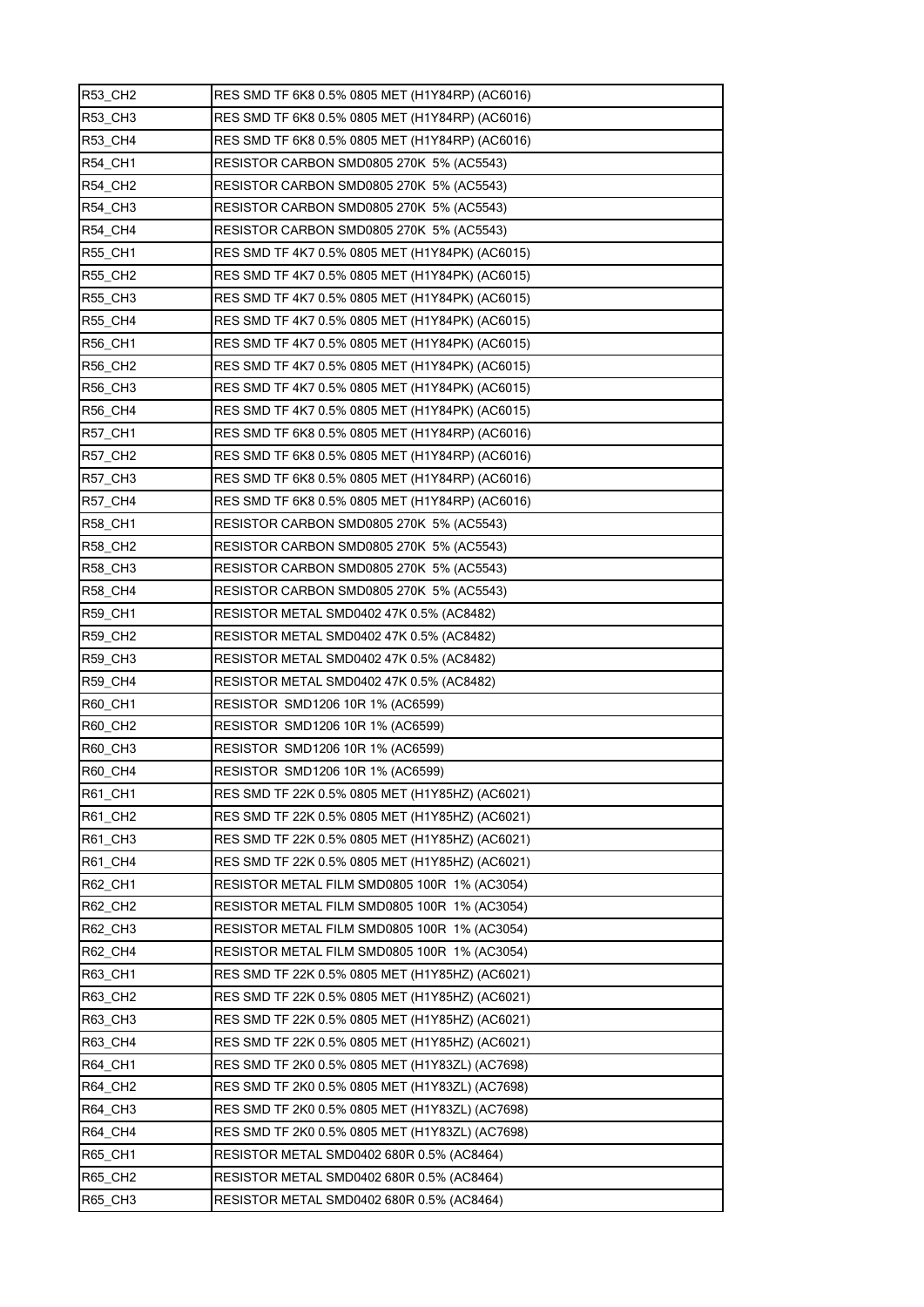| <b>R65 CH4</b>   | RESISTOR METAL SMD0402 680R 0.5% (AC8464)              |
|------------------|--------------------------------------------------------|
| <b>R66 CH1</b>   | RES SMD TF 4K7 0.5% 0805 MET (H1Y84PK) (AC6015)        |
| R66_CH2          | RES SMD TF 4K7 0.5% 0805 MET (H1Y84PK) (AC6015)        |
| R66_CH3          | RES SMD TF 4K7 0.5% 0805 MET (H1Y84PK) (AC6015)        |
| <b>R66 CH4</b>   | RES SMD TF 4K7 0.5% 0805 MET (H1Y84PK) (AC6015)        |
| R67_CH1          | RESISTOR METAL SMD0402 22K 0.5% (AC8478)               |
| R67_CH2          | RESISTOR METAL SMD0402 22K 0.5% (AC8478)               |
| <b>R67 CH3</b>   | RESISTOR METAL SMD0402 22K 0.5% (AC8478)               |
| <b>R67 CH4</b>   | RESISTOR METAL SMD0402 22K 0.5% (AC8478)               |
| R68_CH1          | RESISTOR CARBON SMD0402 10K 1% (AC7359)                |
| <b>R68 CH2</b>   | RESISTOR CARBON SMD0402 10K 1% (AC7359)                |
| <b>R68 CH3</b>   | RESISTOR CARBON SMD0402 10K 1% (AC7359)                |
| <b>R68 CH4</b>   | RESISTOR CARBON SMD0402 10K 1% (AC7359)                |
| <b>R69 CH1</b>   | RESISTOR CARBON SMD0402 10K 1% (AC7359)                |
| <b>R69 CH2</b>   | RESISTOR CARBON SMD0402 10K 1% (AC7359)                |
| R69_CH3          | RESISTOR CARBON SMD0402 10K 1% (AC7359)                |
| R69_CH4          | RESISTOR CARBON SMD0402 10K 1% (AC7359)                |
| R70              | RESISTOR CARBON SMD0402 100R 1% (AC7356)               |
| R71              | RESISTOR CARBON SMD0402 100R 1% (AC7356)               |
| R72              | RESISTOR CARBON SMD0402 100R 1% (AC7356)               |
| R73              | RESISTOR CARBON SMD0402 100R 1% (AC7356)               |
| R74              | RESISTOR METAL FILM SMD0805 330K 1% (AC3087)           |
| <b>R75</b>       | RESISTOR CARBON 1R0 PRE FORMED 1/4W 5% (AC0358)        |
| R76              | RES SMD TF 12K 0.5% 0805 MET (H1Y84YT) (AC6019)        |
| <b>R77</b>       | RESISTOR CARBON SMD0805 0R0 5% (AC2838)                |
| <b>R78</b>       | RESISTOR CARBON 10R PRE FORMED RADIAL 1/4W 5% (AC5077) |
| R79              | RESISTOR CARBON 1R0 PRE FORMED 1/4W 5% (AC0358)        |
| <b>R80</b>       | RES SMD TF 10K 0.5% 0805 MET (H1Y84XR) (AC6018)        |
| R81              | RES SMD TF 10K 0.5% 0805 MET (H1Y84XR) (AC6018)        |
| R82              | RES SMD TF 10K 0.5% 0805 MET (H1Y84XR) (AC6018)        |
| R83              | RES SMD TF 10K 0.5% 0805 MET (H1Y84XR) (AC6018)        |
| R84              | RES SMD TF 2K2 0.5% 0805 MET (H1Y83ZY) (AC6013)        |
| R85              | RESISTOR CARBON SMD0402 4K7 1% (AC7358)                |
| R86              | RESISTOR CARBON SMD0805 82K 5% (AC4894)                |
| R87              | RESISTOR METAL FILM SMD0805 470K 2% (AC2844)           |
| <b>R88</b>       | RESISTOR CARBON SMD0402 10K 1% (AC7359)                |
| R89              | RESISTOR CARBON SMD0805 2R0 5% (AC3032)                |
| R90              | RESISTOR METAL SMD0402 22K 0.5% (AC8478)               |
| R91              | RESISTOR METAL SMD0402 6K8 0.5% (AC8473)               |
| R92              | RES SMD TF 1K0 0.5% 0805 MET (H1Y83RQ)(AC6011)         |
| R93              | RES SMD TF 22K 0.5% 0805 MET (H1Y85HZ) (AC6021)        |
| R94              | RES SMD TF 47K 0.5% 0805 MET (H1Y85RL) (AC6024)        |
| <b>R95</b>       | RESISTOR METAL SMD0402 22K 0.5% (AC8478)               |
| R96              | RES SMD TF 47K 0.5% 0805 MET (H1Y85RL) (AC6024)        |
| R97              | RES SMD TF 470R 0.5% 0805 MET (AC7805)                 |
| <b>R98</b>       | RESISTOR CARBON SMD0402 0R0 (AC7350)                   |
| R99              | RESISTOR METAL SMD0402 5K6 0.5% (AC8472)               |
| R <sub>100</sub> | RESISTOR METAL SMD0402 2K7 0.5% (AC8469)               |
|                  |                                                        |
| R <sub>101</sub> | RESISTOR CARBON SMD0402 1K0 1% (AC7404)                |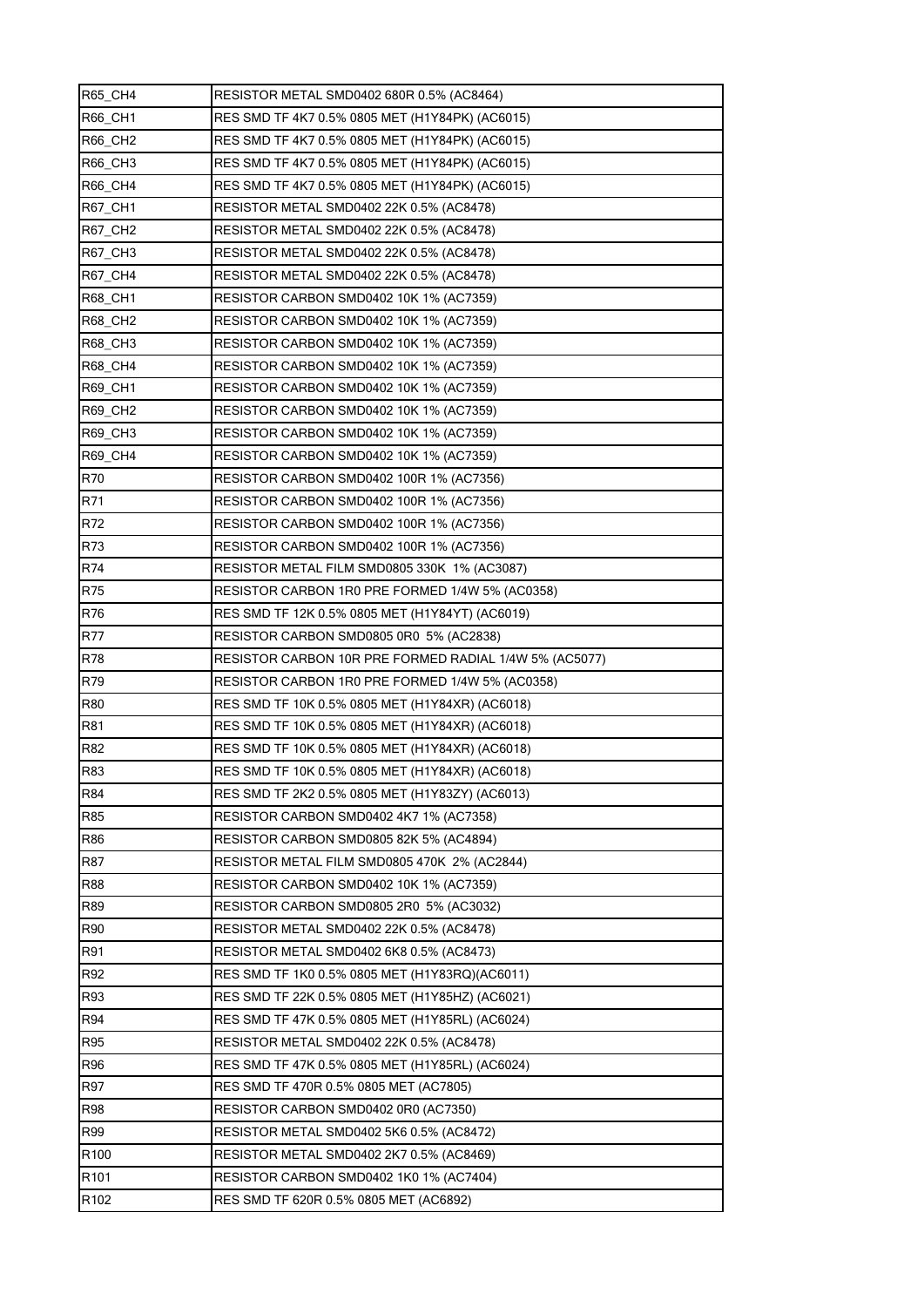| R <sub>103</sub> | RESISTOR FOIL SMD2010 0R01 1% (AC8731)          |
|------------------|-------------------------------------------------|
| R <sub>104</sub> | RESISTOR CARBON SMD0805 10R 5% (AC3027)         |
| R <sub>105</sub> | RESISTOR CARBON SMD0805 0R0 5% (AC2838)         |
| R <sub>106</sub> | RESISTOR METAL SMD0402 470R 0.5% (AC8462)       |
| R <sub>107</sub> | RESISTOR CARBON SMD0402 10K 1% (AC7359)         |
| R108             | RESISTOR METAL SMD0402 220R 0.5% (AC8458)       |
| R <sub>109</sub> | RESISTOR METAL SMD0402 6K8 0.5% (AC8473)        |
| R110             | RESISTOR METAL SMD0402 47K 0.5% (AC8482)        |
| R111             | RESISTOR METAL FILM SMD0805 470K 2% (AC2844)    |
| R <sub>112</sub> | RESISTOR CARBON SMD0805 82K 5% (AC4894)         |
| R <sub>113</sub> | RESISTOR METAL SMD0402 220R 0.5% (AC8458)       |
| R114             | RESISTOR CARBON SMD0402 10K 1% (AC7359)         |
| R <sub>115</sub> | RESISTOR CARBON SMD0805 2R0 5% (AC3032)         |
| R <sub>116</sub> | RESISTOR CARBON SMD0402 10K 1% (AC7359)         |
| R <sub>117</sub> | RES SMD TF 1K0 0.5% 0805 MET (H1Y83RQ)(AC6011)  |
| R118             | RESISTOR METAL SMD0402 1K2 0.5% (AC8466)        |
| R119             | RESISTOR FOIL SMD2010 0R01 1% (AC8731)          |
| R120             | RESISTOR METAL SMD0402 8K2 0.5% (AC8474)        |
| R <sub>121</sub> | RES SMD TF 39K 0.5% 0805 MET (H1Y85QK) (AC6023) |
| R <sub>122</sub> | RESISTOR METAL SMD0402 22K 0.5% (AC8478)        |
| R <sub>123</sub> | RESISTOR CARBON SMD0402 1K0 1% (AC7404)         |
| R124             | RESISTOR CARBON SMD0402 10K 1% (AC7359)         |
| R <sub>125</sub> | RESISTOR CARBON SMD0402 10K 1% (AC7359)         |
| R <sub>126</sub> | RESISTOR CARBON SMD0402 10K 1% (AC7359)         |
| R <sub>127</sub> | RES SMD TF 39K 0.5% 0805 MET (H1Y85QK) (AC6023) |
| R <sub>128</sub> | RES SMD TF 12K 0.5% 0805 MET (H1Y84YT) (AC6019) |
| R <sub>129</sub> | RESISTOR CARBON SMD0402 10K 1% (AC7359)         |
| R130             | RESISTOR METAL SMD0402 330R 0.5% (AC8460)       |
| R131             | RES SMD TF 1K5 0.5% 0805 MET (H1Y83XT) (AC8284) |
| R <sub>132</sub> | RESISTOR SMD NOT FITTED 0805                    |
| R133             | RESISTOR SMD NOT FITTED 0805                    |
| R <sub>134</sub> | RESISTOR CARBON SMD0805 0R0 5% (AC2838)         |
| R <sub>135</sub> | RESISTOR METAL SMD0402 1K5 0.5% (AC8467)        |
| R136             | RESISTOR CARBON SMD0402 22R 1% (AC7352)         |
| R137             | RESISTOR CARBON SMD0402 22R 1% (AC7352)         |
| R138             | RESISTOR METAL FILM SMD0805 330K 1% (AC3087)    |
| R <sub>139</sub> | RESISTOR METAL FILM SMD0805 150K_1% (AC5414)    |
| R140             | RESISTOR METAL FILM SMD0805 1M0 1% (AC2904)     |
| R <sub>141</sub> | RESISTOR CARBON SMD0402 1K0 1% (AC7404)         |
| R <sub>142</sub> | RESISTOR CARBON SMD0402 2K2 1% (AC8431)         |
| R143             | RESISTOR METAL SMD0402 680R 0.5% (AC8464)       |
| R <sub>144</sub> | RESISTOR CARBON SMD0402 2K2 1% (AC8431)         |
| R <sub>145</sub> | RESISTOR METAL SMD0402 680R 0.5% (AC8464)       |
| R146             | RESISTOR CARBON SMD0402 1K0 1% (AC7404)         |
| R <sub>147</sub> | RESISTOR CARBON SMD0402 1K0 1% (AC7404)         |
| R148             | RESISTOR METAL SMD0402 1K8 0.5% (AC8468)        |
| R149             | RESISTOR CARBON SMD0402 2K2 1% (AC8431)         |
| R <sub>150</sub> | RESISTOR METAL SMD0402 680R 0.5% (AC8464)       |
| R <sub>151</sub> | RESISTOR CARBON SMD0402 4K7 1% (AC7358)         |
| R <sub>152</sub> | RESISTOR CARBON SMD0402 2K2 1% (AC8431)         |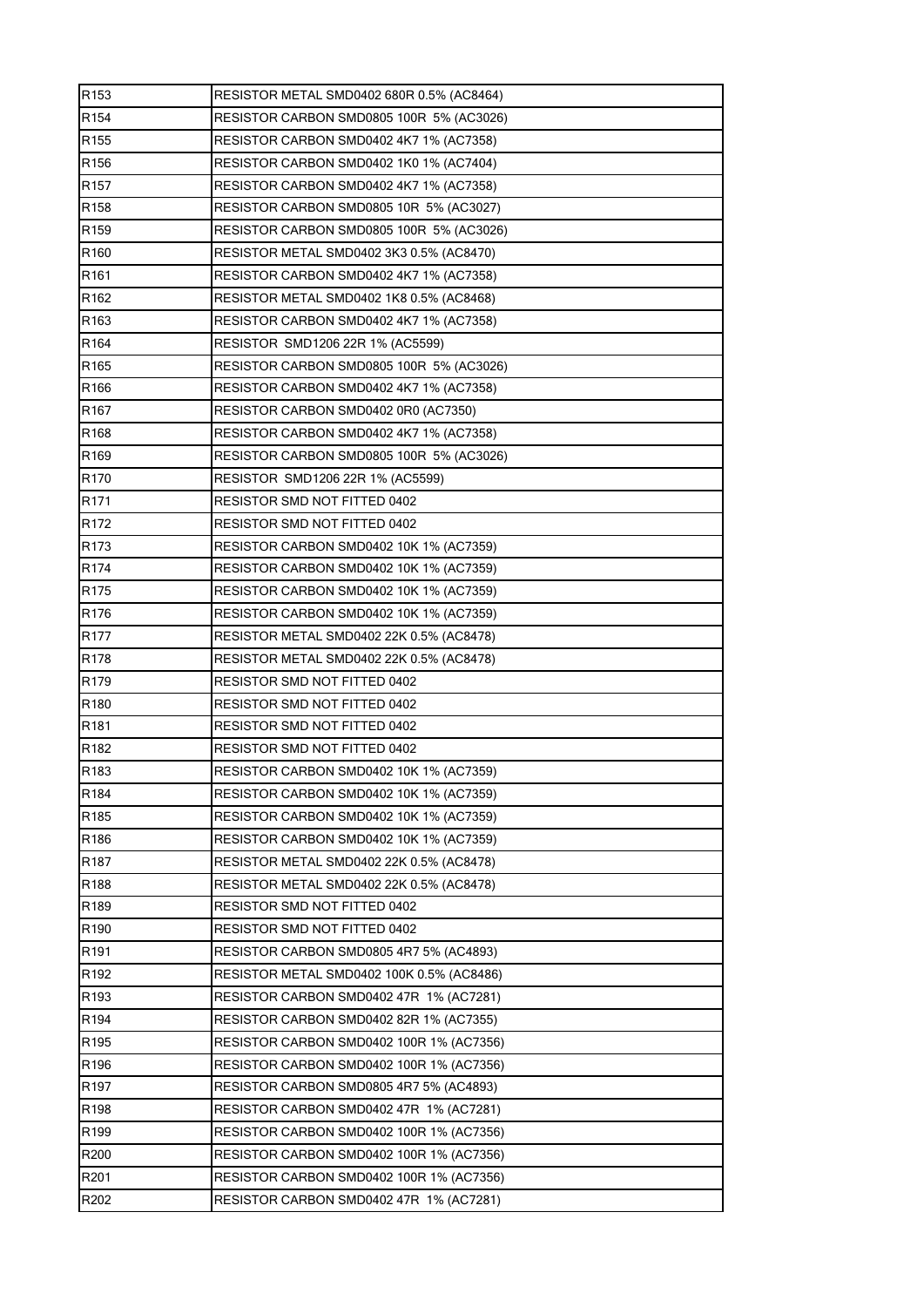| R <sub>203</sub> | <b>RESISTOR CARBON SMD0402 100R 1% (AC7356)</b> |
|------------------|-------------------------------------------------|
| R204             | RESISTOR CARBON SMD0402 100R 1% (AC7356)        |
| R205             | RESISTOR CARBON SMD0402 100R 1% (AC7356)        |
| R206             | RESISTOR SMD NOT FITTED 0402                    |
| R <sub>207</sub> | RESISTOR CARBON SMD0402 47R 1% (AC7281)         |
| R208             | RESISTOR CARBON SMD0402 0R0 (AC7350)            |
| R209             | RESISTOR METAL SMD0402 22K 0.5% (AC8478)        |
| R210             | RESISTOR METAL SMD0402 8K2 0.5% (AC8474)        |
| R211             | <b>RESISTOR SMD NOT FITTED 0805</b>             |
| R212             | RESISTOR METAL SMD0402 2K7 0.5% (AC8469)        |
| R213             | RESISTOR CARBON SMD0805 47R 5% (AC3036)         |
| R214             | RESISTOR CARBON SMD0402 1K0 1% (AC7404)         |
| R215             | RESISTOR METAL SMD0402 2K7 0.5% (AC8469)        |
| R <sub>216</sub> | RESISTOR CARBON SMD0805 100R 5% (AC3026)        |
| R217             | RESISTOR CARBON SMD0402 2K2 1% (AC8431)         |
| R218             | RESISTOR METAL SMD0402 100K 0.5% (AC8486)       |
| R219             | RESISTOR METAL SMD0402 8K2 0.5% (AC8474)        |
| R220             | RESISTOR METAL SMD0402 680R 0.5% (AC8464)       |
| R221             | RESISTOR METAL SMD0402 680R 0.5% (AC8464)       |
| R222             | RESISTOR METAL SMD0402 680R 0.5% (AC8464)       |
| R223             | RESISTOR CARBON SMD0402 47R 1% (AC7281)         |
| R224             | RESISTOR CARBON SMD0402 47R 1% (AC7281)         |
| R225             | RESISTOR METAL SMD0402 680R 0.5% (AC8464)       |
| R226             | RESISTOR CARBON SMD0402 2K2 1% (AC8431)         |
| R227             | RESISTOR METAL SMD0402 100K 0.5% (AC8486)       |
| R228             | RESISTOR METAL SMD0402 8K2 0.5% (AC8474)        |
| R229             | RESISTOR CARBON SMD0805 100R 5% (AC3026)        |
| R230             | RESISTOR METAL SMD0402 2K7 0.5% (AC8469)        |
| R231             | RESISTOR CARBON SMD0402 1K0 1% (AC7404)         |
| R232             | RESISTOR CARBON SMD0805 47R 5% (AC3036)         |
| R233             | RESISTOR METAL SMD0402 2K7 0.5% (AC8469)        |
| R234             | RESISTOR SMD NOT FITTED 0805                    |
| R235             | RESISTOR METAL SMD0402 8K2 0.5% (AC8474)        |
| R236             | RESISTOR METAL SMD0402 22K 0.5% (AC8478)        |
| R237             | RESISTOR METAL SMD0402 8K2 0.5% (AC8474)        |
| R238             | RESISTOR SMD NOT FITTED 0805                    |
| R239             | RESISTOR METAL SMD0402 2K7 0.5% (AC8469)        |
| R240             | RESISTOR CARBON SMD0805 47R 5% (AC3036)         |
| R241             | RESISTOR CARBON SMD0402 1K0 1% (AC7404)         |
| R242             | RESISTOR METAL SMD0402 2K7 0.5% (AC8469)        |
| R243             | RESISTOR CARBON SMD0805 100R 5% (AC3026)        |
| R244             | RESISTOR CARBON SMD0402 2K2 1% (AC8431)         |
| R245             | RESISTOR METAL SMD0402 100K 0.5% (AC8486)       |
| R246             | RESISTOR METAL SMD0402 8K2 0.5% (AC8474)        |
| R247             | RESISTOR METAL SMD0402 680R 0.5% (AC8464)       |
| R248             | RESISTOR METAL SMD0402 680R 0.5% (AC8464)       |
| R249             | RESISTOR METAL SMD0402 680R 0.5% (AC8464)       |
| R <sub>250</sub> | RESISTOR CARBON SMD0402 47R 1% (AC7281)         |
| R <sub>251</sub> | RESISTOR CARBON SMD0402 22R 1% (AC7352)         |
| R252             | RESISTOR METAL SMD0402 680R 0.5% (AC8464)       |
|                  |                                                 |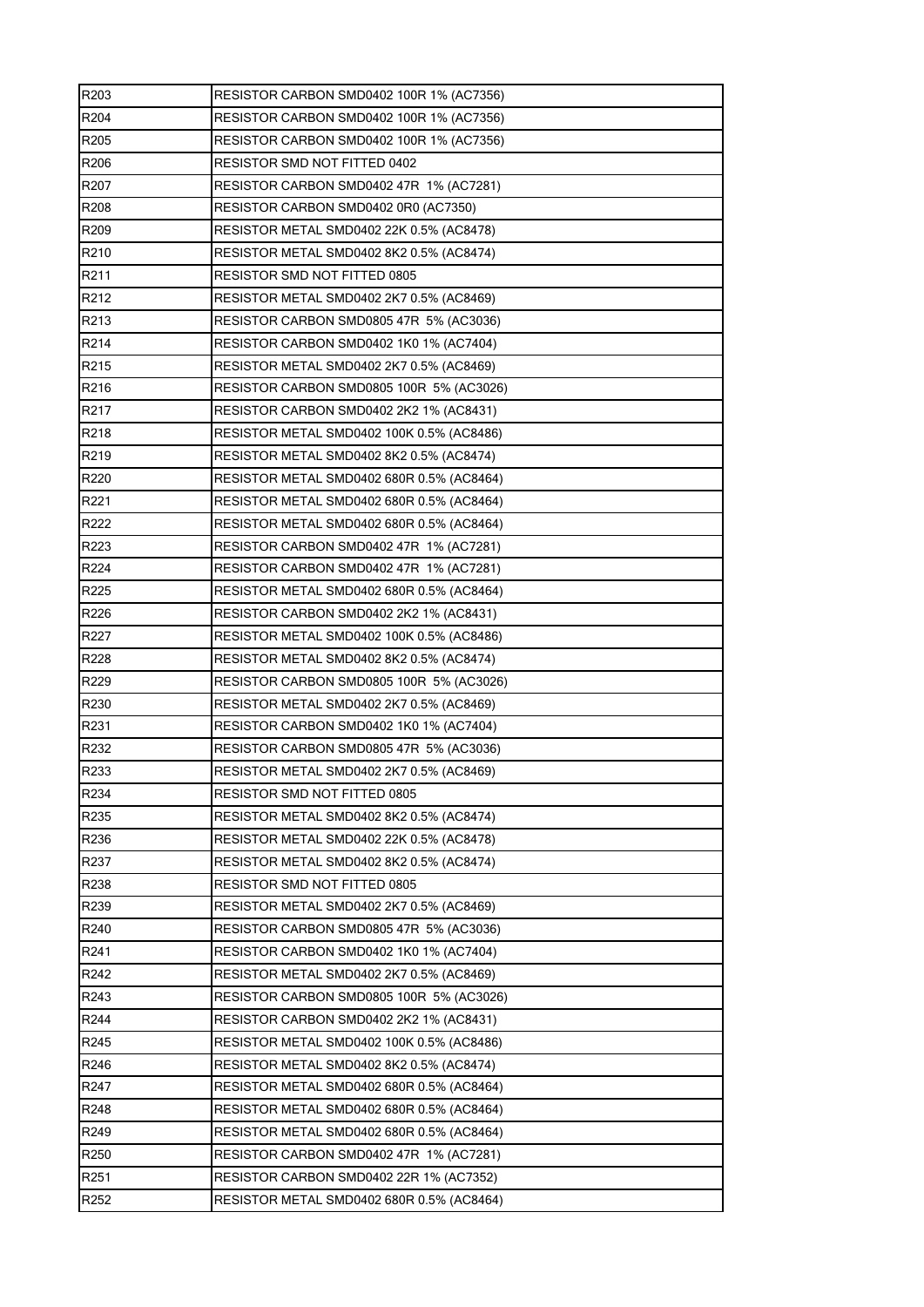| R <sub>253</sub> | RESISTOR CARBON SMD0402 2K2 1% (AC8431)   |
|------------------|-------------------------------------------|
| R254             | RESISTOR METAL SMD0402 100K 0.5% (AC8486) |
| R255             | RESISTOR METAL SMD0402 8K2 0.5% (AC8474)  |
| R256             | RESISTOR CARBON SMD0805 100R 5% (AC3026)  |
| R <sub>257</sub> | RESISTOR METAL SMD0402 2K7 0.5% (AC8469)  |
| R <sub>258</sub> | RESISTOR CARBON SMD0402 1K0 1% (AC7404)   |
| R <sub>259</sub> | RESISTOR CARBON SMD0805 47R 5% (AC3036)   |
| R260             | RESISTOR METAL SMD0402 2K7 0.5% (AC8469)  |
| R261             | RESISTOR SMD NOT FITTED 0805              |
| R262             | RESISTOR METAL SMD0402 8K2 0.5% (AC8474)  |
| R <sub>263</sub> | RESISTOR METAL SMD0402 22K 0.5% (AC8478)  |
| R264             | RESISTOR METAL SMD0402 8K2 0.5% (AC8474)  |
| R265             | RESISTOR SMD NOT FITTED 0805              |
| R <sub>266</sub> | RESISTOR METAL SMD0402 2K7 0.5% (AC8469)  |
| R267             | RESISTOR CARBON SMD0805 47R 5% (AC3036)   |
| R268             | RESISTOR CARBON SMD0402 1K0 1% (AC7404)   |
| R <sub>269</sub> | RESISTOR METAL SMD0402 2K7 0.5% (AC8469)  |
| R270             | RESISTOR CARBON SMD0805 100R 5% (AC3026)  |
| R271             | RESISTOR CARBON SMD0402 2K2 1% (AC8431)   |
| R272             | RESISTOR METAL SMD0402 100K 0.5% (AC8486) |
| R273             | RESISTOR METAL SMD0402 8K2 0.5% (AC8474)  |
| R274             | RESISTOR METAL SMD0402 680R 0.5% (AC8464) |
| R275             | RESISTOR METAL SMD0402 680R 0.5% (AC8464) |
| R276             | RESISTOR METAL SMD0402 680R 0.5% (AC8464) |
| R277             | RESISTOR CARBON 100R 1/4W 5% (AC0008)     |
| R278             | RESISTOR CARBON SMD0402 47R 1% (AC7281)   |
| R279             | RESISTOR METAL SMD0402 680R 0.5% (AC8464) |
| R280             | RESISTOR CARBON SMD0402 2K2 1% (AC8431)   |
| R281             | RESISTOR METAL SMD0402 100K 0.5% (AC8486) |
| R <sub>282</sub> | RESISTOR METAL SMD0402 8K2 0.5% (AC8474)  |
| R283             | RESISTOR CARBON SMD0805 100R 5% (AC3026)  |
| R284             | RESISTOR METAL SMD0402 2K7 0.5% (AC8469)  |
| R285             | RESISTOR CARBON SMD0402 1K0 1% (AC7404)   |
| R286             | RESISTOR CARBON SMD0805 47R 5% (AC3036)   |
| R <sub>287</sub> | RESISTOR METAL SMD0402 2K7 0.5% (AC8469)  |
| R288             | RESISTOR SMD NOT FITTED 0805              |
| R289             | RESISTOR METAL SMD0402 8K2 0.5% (AC8474)  |
| R290             | RESISTOR METAL SMD0402 22K 0.5% (AC8478)  |
| R291             | RESISTOR METAL SMD0402 8K2 0.5% (AC8474)  |
| R292             | RESISTOR SMD NOT FITTED 0805              |
| R293             | RESISTOR METAL SMD0402 2K7 0.5% (AC8469)  |
| R294             | RESISTOR CARBON SMD0805 47R 5% (AC3036)   |
| R295             | RESISTOR CARBON SMD0402 1K0 1% (AC7404)   |
| R296             | RESISTOR METAL SMD0402 2K7 0.5% (AC8469)  |
| R297             | RESISTOR CARBON SMD0805 100R 5% (AC3026)  |
| R298             | RESISTOR CARBON SMD0402 2K2 1% (AC8431)   |
| R <sub>299</sub> | RESISTOR METAL SMD0402 100K 0.5% (AC8486) |
| R300             | RESISTOR METAL SMD0402 8K2 0.5% (AC8474)  |
| R301             | RESISTOR METAL SMD0402 680R 0.5% (AC8464) |
| R302             | RESISTOR METAL SMD0402 680R 0.5% (AC8464) |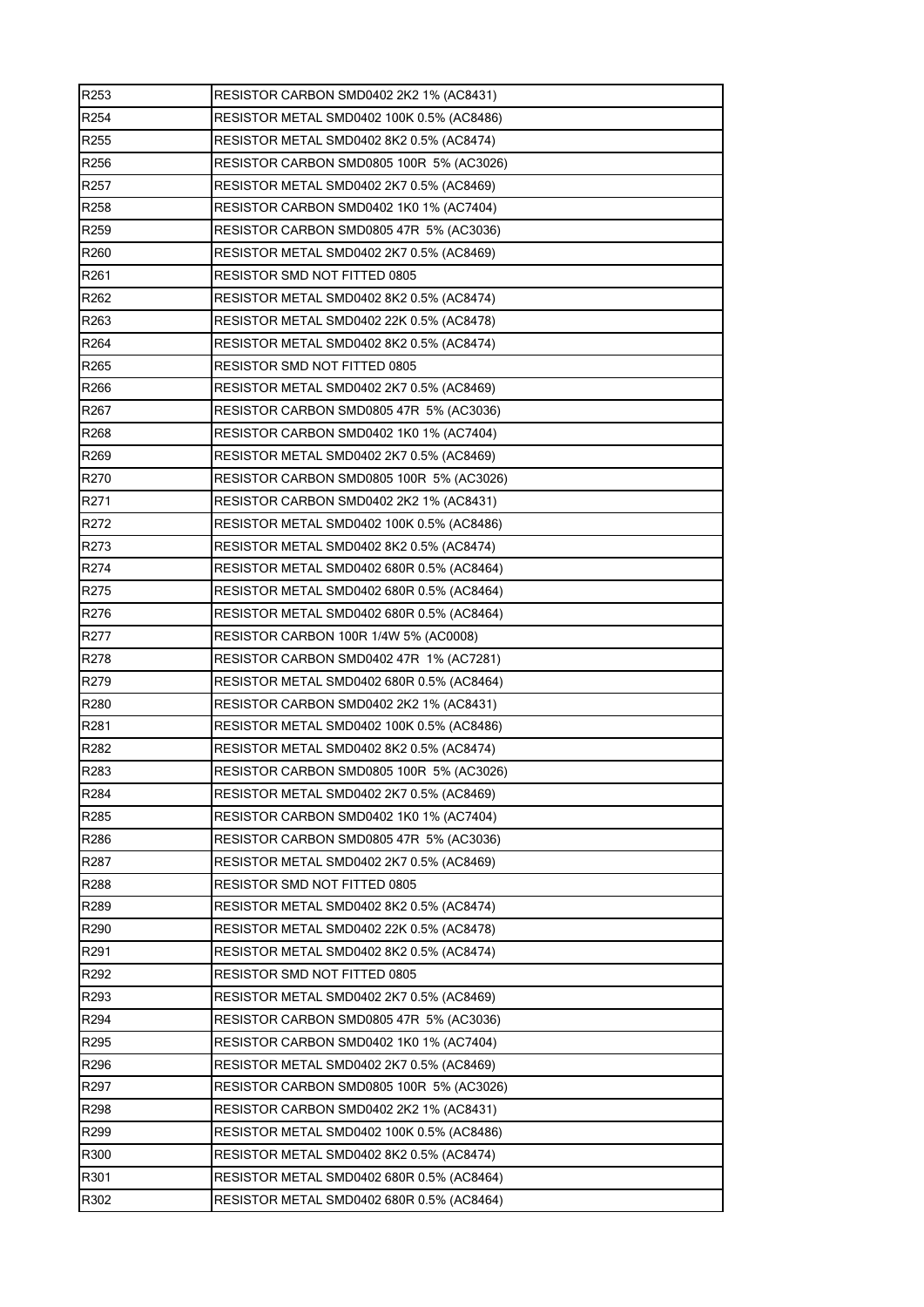| R303 | RESISTOR METAL SMD0402 680R 0.5% (AC8464)    |
|------|----------------------------------------------|
| R304 | RESISTOR CARBON SMD0402 47R 1% (AC7281)      |
| R305 | RESISTOR CARBON SMD0805 0R0 5% (AC2838)      |
| R306 | RESISTOR METAL SMD0402 680R 0.5% (AC8464)    |
| R307 | RESISTOR CARBON SMD0402 2K2 1% (AC8431)      |
| R308 | RESISTOR METAL SMD0402 100K 0.5% (AC8486)    |
| R309 | RESISTOR METAL SMD0402 8K2 0.5% (AC8474)     |
| R310 | RESISTOR CARBON SMD0805 100R 5% (AC3026)     |
| R311 | RESISTOR METAL SMD0402 2K7 0.5% (AC8469)     |
| R312 | RESISTOR CARBON SMD0402 1K0 1% (AC7404)      |
| R313 | RESISTOR CARBON SMD0805 47R 5% (AC3036)      |
| R314 | RESISTOR METAL SMD0402 2K7 0.5% (AC8469)     |
| R315 | RESISTOR SMD NOT FITTED 0805                 |
| R316 | RESISTOR METAL SMD0402 8K2 0.5% (AC8474)     |
| R317 | RESISTOR METAL SMD0402 22K 0.5% (AC8478)     |
| R318 | RESISTOR METAL SMD0402 1K2 0.5% (AC8466)     |
| R319 | RESISTOR METAL SMD0402 12K 0.5% (AC8475)     |
| R320 | RESISTOR METAL SMD0402 680R 0.5% (AC8464)    |
| R321 | RESISTOR METAL SMD0402 680R 0.5% (AC8464)    |
| R322 | RESISTOR METAL SMD0402 680R 0.5% (AC8464)    |
| R323 | RESISTOR METAL SMD0402 8K2 0.5% (AC8474)     |
| R324 | RESISTOR CARBON SMD0805 47R 5% (AC3036)      |
| R327 | RESISTOR METAL SMD0402 680R 0.5% (AC8464)    |
| R328 | RESISTOR METAL SMD0402 100K 0.5% (AC8486)    |
| R329 | RESISTOR METAL FILM SMD0805 100R 1% (AC3054) |
| R330 | RESISTOR METAL SMD0402 1K2 0.5% (AC8466)     |
| R331 | RESISTOR METAL SMD0402 1K2 0.5% (AC8466)     |
|      |                                              |
| R332 | RESISTOR METAL SMD0402 12K 0.5% (AC8475)     |
| R334 | RESISTOR METAL SMD0402 680R 0.5% (AC8464)    |
| R335 | RESISTOR METAL SMD0402 680R 0.5% (AC8464)    |
| R336 | RESISTOR METAL SMD0402 8K2 0.5% (AC8474)     |
| R337 | RESISTOR CARBON SMD0805 47R 5% (AC3036)      |
| R340 | RESISTOR METAL SMD0402 680R 0.5% (AC8464)    |
| R341 | RESISTOR METAL SMD0402 100K 0.5% (AC8486)    |
| R342 | RESISTOR METAL FILM SMD0805 100R 1% (AC3054) |
| R343 | RESISTOR METAL SMD0402 1K2 0.5% (AC8466)     |
| R344 | RESISTOR METAL SMD0402 1K5 0.5% (AC8467)     |
| R345 | RESISTOR METAL SMD0402 1K5 0.5% (AC8467)     |
| R346 | RESISTOR CARBON SMD0402 10K 1% (AC7359)      |
| R347 | RESISTOR CARBON SMD0402 100R 1% (AC7356)     |
| R348 | RESISTOR CARBON SMD0402 10K 1% (AC7359)      |
| R349 | RESISTOR METAL SMD0402 100K 0.5% (AC8486)    |
| R350 | RESISTOR CARBON SMD0402 100R 1% (AC7356)     |
| R351 | RESISTOR METAL SMD0402 100K 0.5% (AC8486)    |
| R352 | RESISTOR METAL SMD0402 1K5 0.5% (AC8467)     |
| R353 | RESISTOR METAL SMD0402 1K5 0.5% (AC8467)     |
| R354 | RESISTOR METAL SMD0402 1K5 0.5% (AC8467)     |
| R355 | RESISTOR METAL SMD0402 1K5 0.5% (AC8467)     |
| R356 | RESISTOR CARBON SMD0402 10K 1% (AC7359)      |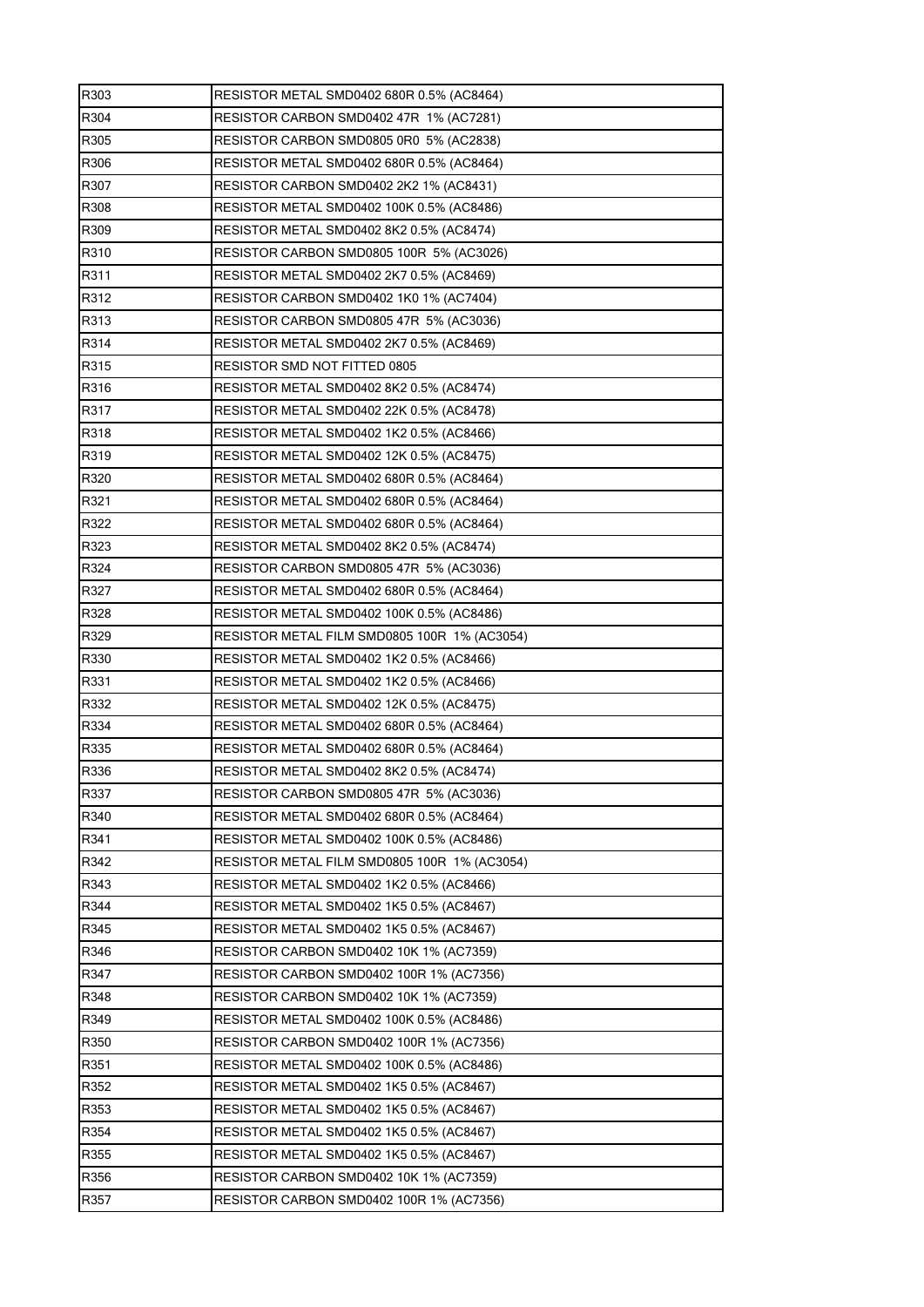| R358             | RESISTOR CARBON SMD0402 10K 1% (AC7359)      |
|------------------|----------------------------------------------|
| R359             | RESISTOR CARBON SMD0402 100R 1% (AC7356)     |
| R360             | RESISTOR CARBON SMD0402 10K 1% (AC7359)      |
| R361             | RESISTOR CARBON SMD0402 10K 1% (AC7359)      |
| R362             | RESISTOR METAL SMD0402 1K5 0.5% (AC8467)     |
| R363             | RESISTOR METAL SMD0402 1K5 0.5% (AC8467)     |
| R364             | RESISTOR CARBON SMD0402 10K 1% (AC7359)      |
| R365             | RESISTOR CARBON SMD0402 100R 1% (AC7356)     |
| R366             | RESISTOR CARBON SMD0402 10K 1% (AC7359)      |
| R367             | RESISTOR METAL SMD0402 100K 0.5% (AC8486)    |
| R368             | RESISTOR CARBON SMD0402 100R 1% (AC7356)     |
| R369             | RESISTOR METAL SMD0402 100K 0.5% (AC8486)    |
| R370             | RESISTOR METAL SMD0402 1K5 0.5% (AC8467)     |
| R371             | RESISTOR METAL SMD0402 1K5 0.5% (AC8467)     |
| R372             | RESISTOR METAL SMD0402 1K5 0.5% (AC8467)     |
| R373             | RESISTOR METAL SMD0402 1K5 0.5% (AC8467)     |
| R374             | RESISTOR CARBON SMD0402 100R 1% (AC7356)     |
| R375             | RESISTOR CARBON SMD0402 100R 1% (AC7356)     |
| R376             | RESISTOR CARBON SMD0402 100R 1% (AC7356)     |
| R377             | RESISTOR METAL SMD0402 220R 0.5% (AC8458)    |
| R378             | RESISTOR METAL SMD0402 150R 0.5% (AC8456)    |
| R379             | RESISTOR CARBON SMD0402 1K0 1% (AC7404)      |
| R380             | RESISTOR METAL SMD0402 680R 0.5% (AC8464)    |
| R381             | RESISTOR METAL SMD0402 680R 0.5% (AC8464)    |
| R382             | RESISTOR METAL FILM SMD0805 100R 1% (AC3054) |
| R383             | RESISTOR METAL SMD0402 680R 0.5% (AC8464)    |
| R384             | RESISTOR METAL SMD0402 680R 0.5% (AC8464)    |
| R385             | RESISTOR CARBON SMD0402 1K0 1% (AC7404)      |
| R386             | RESISTOR CARBON SMD0402 1K0 1% (AC7404)      |
| R387             | RESISTOR CARBON SMD0402 1K0 1% (AC7404)      |
| R388             | RESISTOR METAL FILM SMD0805 100R 1% (AC3054) |
| R389             | RESISTOR CARBON SMD0402 1K0 1% (AC7404)      |
| R390             | RESISTOR METAL SMD0402 680R 0.5% (AC8464)    |
| R391             | RESISTOR METAL SMD0402 680R 0.5% (AC8464)    |
| R392             | RESISTOR METAL FILM SMD0805 100R 1% (AC3054) |
| R393             | RESISTOR METAL SMD0402 680R 0.5% (AC8464)    |
| R394             | RESISTOR METAL SMD0402 680R 0.5% (AC8464)    |
| R395             | RESISTOR CARBON SMD0402 1K0 1% (AC7404)      |
| R396             | RESISTOR CARBON SMD0402 1K0 1% (AC7404)      |
| R397             | RESISTOR CARBON SMD0402 1K0 1% (AC7404)      |
| R398             | RESISTOR METAL FILM SMD0805 100R 1% (AC3054) |
| R399             | RESISTOR WIRE WOUND 22R 2.5W 5% (AC0207)     |
| R400             | RESISTOR WIRE WOUND 22R 2.5W 5% (AC0207)     |
| RLY1_CH1         | RELAY SMD G6K-2F-Y-TR4.5 OMRON 4.5V (AM5446) |
| RLY1_CH2         | RELAY SMD G6K-2F-Y-TR4.5 OMRON 4.5V (AM5446) |
| RLY1 CH3         | RELAY SMD G6K-2F-Y-TR4.5 OMRON 4.5V (AM5446) |
| RLY1_CH4         | RELAY SMD G6K-2F-Y-TR4.5 OMRON 4.5V(AM5446)  |
| RLY <sub>2</sub> |                                              |
|                  | RELAY SMD G6K-2F-Y-TR4.5 OMRON 4.5V (AM5446) |
| RLY3             | RELAY SMD G6K-2F-Y-TR4.5 OMRON 4.5V (AM5446) |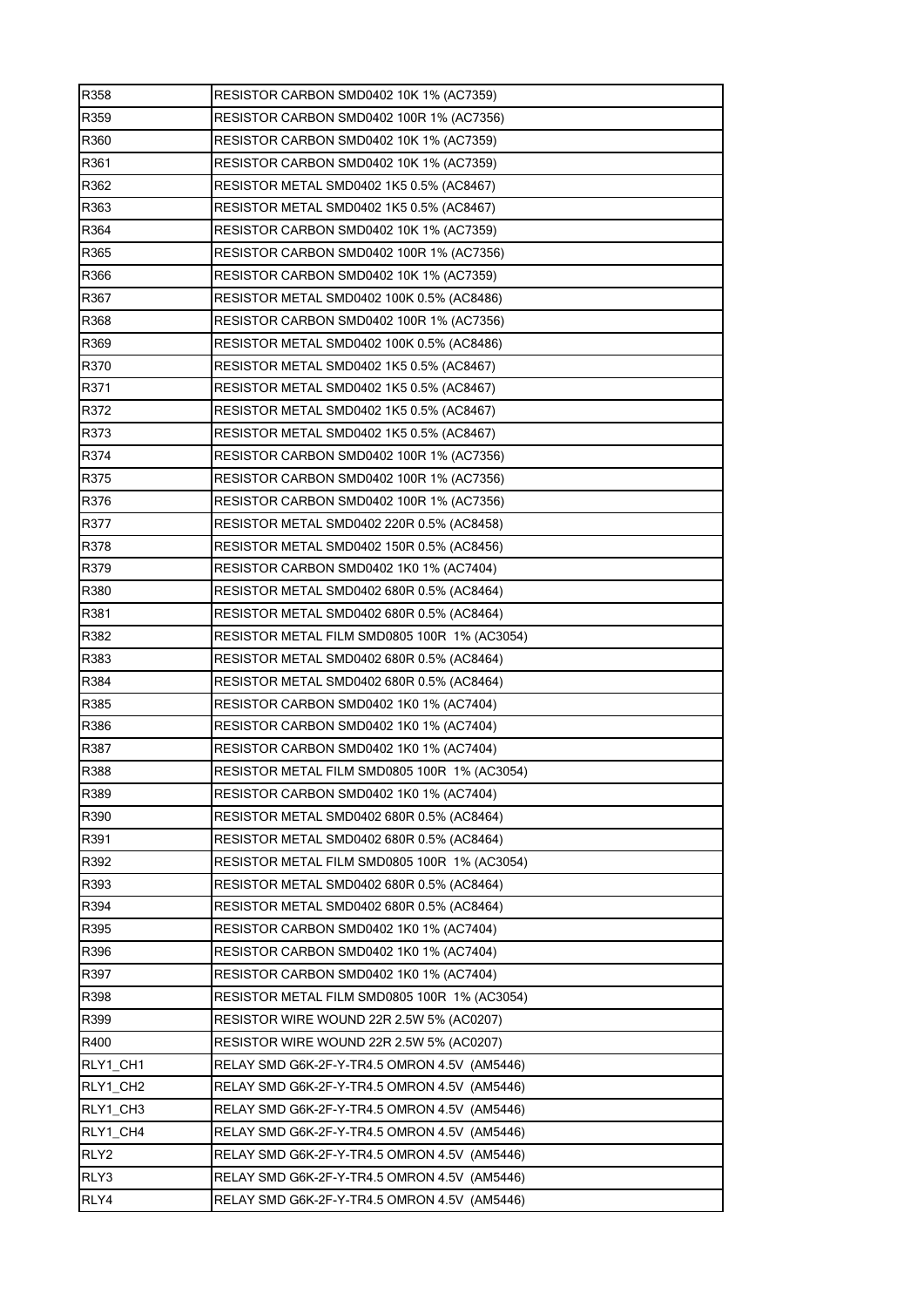| RLY5                           | RELAY SMD G6K-2F-Y-TR4.5 OMRON 4.5V (AM5446)          |
|--------------------------------|-------------------------------------------------------|
| RLY6                           | RELAY SMD G6K-2F-Y-TR4.5 OMRON 4.5V (AM5446)          |
| RP <sub>1</sub>                | SM RESISTOR PACK 10K x 4 5% 1206 CONC (AC4573)        |
| T1                             | TRANSFORMER DIG AUDIO PULSE PE-65812 (AM4896)         |
| $U1_C$ CH1                     | IC SMD 74HCT4051PW 8 TO 1 MUX (AE8550)                |
| $U1$ <sub>_CH2</sub>           | IC SMD 74HCT4051PW 8 TO 1 MUX (AE8550)                |
| $U1_C$ CH3                     | IC SMD 74HCT4051PW 8 TO 1 MUX (AE8550)                |
| $U1_C$ CH4                     | IC SMD 74HCT4051PW 8 TO 1 MUX (AE8550)                |
| U <sub>2</sub> CH <sub>1</sub> | IC SMD 74HCT4051PW 8 TO 1 MUX (AE8550)                |
| U <sub>2</sub> CH <sub>2</sub> | IC SMD 74HCT4051PW 8 TO 1 MUX (AE8550)                |
| $U2$ <sub>_CH3</sub>           | IC SMD 74HCT4051PW 8 TO 1 MUX (AE8550)                |
| U2_CH4                         | IC SMD 74HCT4051PW 8 TO 1 MUX (AE8550)                |
| U3_CH1                         | IC SMD DUAL OP-AMP RC4580 (AE6851)                    |
| $U3$ <sub>_CH2</sub>           | IC SMD DUAL OP-AMP RC4580 (AE6851)                    |
| U <sub>3</sub> CH <sub>3</sub> | IC SMD DUAL OP-AMP RC4580 (AE6851)                    |
| U3 CH4                         | IC SMD DUAL OP-AMP RC4580 (AE6851)                    |
| <b>U4 CH1</b>                  | IC SMD DUAL OP-AMP RC4580 (AE6851)                    |
| U4_CH2                         | IC SMD DUAL OP-AMP RC4580 (AE6851)                    |
| U4_CH3                         | IC SMD DUAL OP-AMP RC4580 (AE6851)                    |
| U4_CH4                         | IC SMD DUAL OP-AMP RC4580 (AE6851)                    |
| U <sub>5</sub>                 | IC SMD CS5368 8 Channel A/D Converter (AE7184)        |
| U6                             | IC SMD 74AHC574PW SMD OCTAL D FLIP FLOP (AE7494)      |
| U7                             | IC SMD PCM4104 (TI-BB)4CH D-A (AE7186)                |
| U8                             | IC SMD PCM4104 (TI-BB)4CH D-A (AE7186)                |
| U9                             | IC LM339 COMPARATOR SMD (AE4890)                      |
| U10                            | IC LM339 COMPARATOR SMD (AE4890)                      |
| U11                            | L78M05CDT SMD 5V REGULATOR (AE6509)                   |
| U12                            | IC SMD TPS40210DGQ PWM CONTROLLER(AE8496)             |
| U13                            | IC SMD TPS40210DGQ PWM CONTROLLER(AE8496)             |
| U14                            | IC SMD DUAL OP-AMP RC4580 (AE6851)                    |
| U15                            | IC SMD DUAL OP-AMP RC4580 (AE6851)                    |
| U16                            | IC SMD DUAL OP-AMP RC4580 (AE6851)                    |
| U17                            | IC SMD DUAL OP-AMP LM393 (AE5068)                     |
| U18                            | IC SMD DUAL OP-AMP LM393 (AE5068)                     |
| U19                            | IC SMD 74HC08 4X 2-IN Pos And G (AE3947)              |
| U20                            | IC SMD 74HC74 DUAL FLIP FLOP (AE2867)                 |
| U21                            | IC SMD 74HC74 DUAL FLIP FLOP (AE2867)                 |
| U22                            | IC SMD 74HC595PW SHIFT REG (AE7766)                   |
| U23                            | IC SMD 74HC595PW SHIFT REG (AE7766)                   |
| U24                            | IC SMD 74HC595PW SHIFT REG (AE7766)                   |
| U25                            | IC SMD 74HC595PW SHIFT REG (AE7766)                   |
| U26                            | IC SMD 74HC595PW SHIFT REG (AE7766)                   |
| U27                            | IC SMD 74HC595PW SHIFT REG (AE7766)                   |
| U28                            | IC SMD 74HC595PW SHIFT REG (AE7766)                   |
| U29                            | IC SMD 74HC595PW SHIFT REG (AE7766)                   |
| U30                            | TPS76301DBV-adj LDO REGULATOR (TEXAS) (AE6996)        |
| U31                            | IC SMD 74HC165 PARALLEL LOAD 8-BIT SHIFT REG (AE5905) |
| U32                            | IC SMD 74AHC541PW OCTAL BUFFER/LINE DRIVERS (AE7596)  |
| U33                            | IC SMD 74AHC541PW OCTAL BUFFER/LINE DRIVERS (AE7596)  |
| U34                            | IC SMD DUAL OP-AMP RC4580 (AE6851)                    |